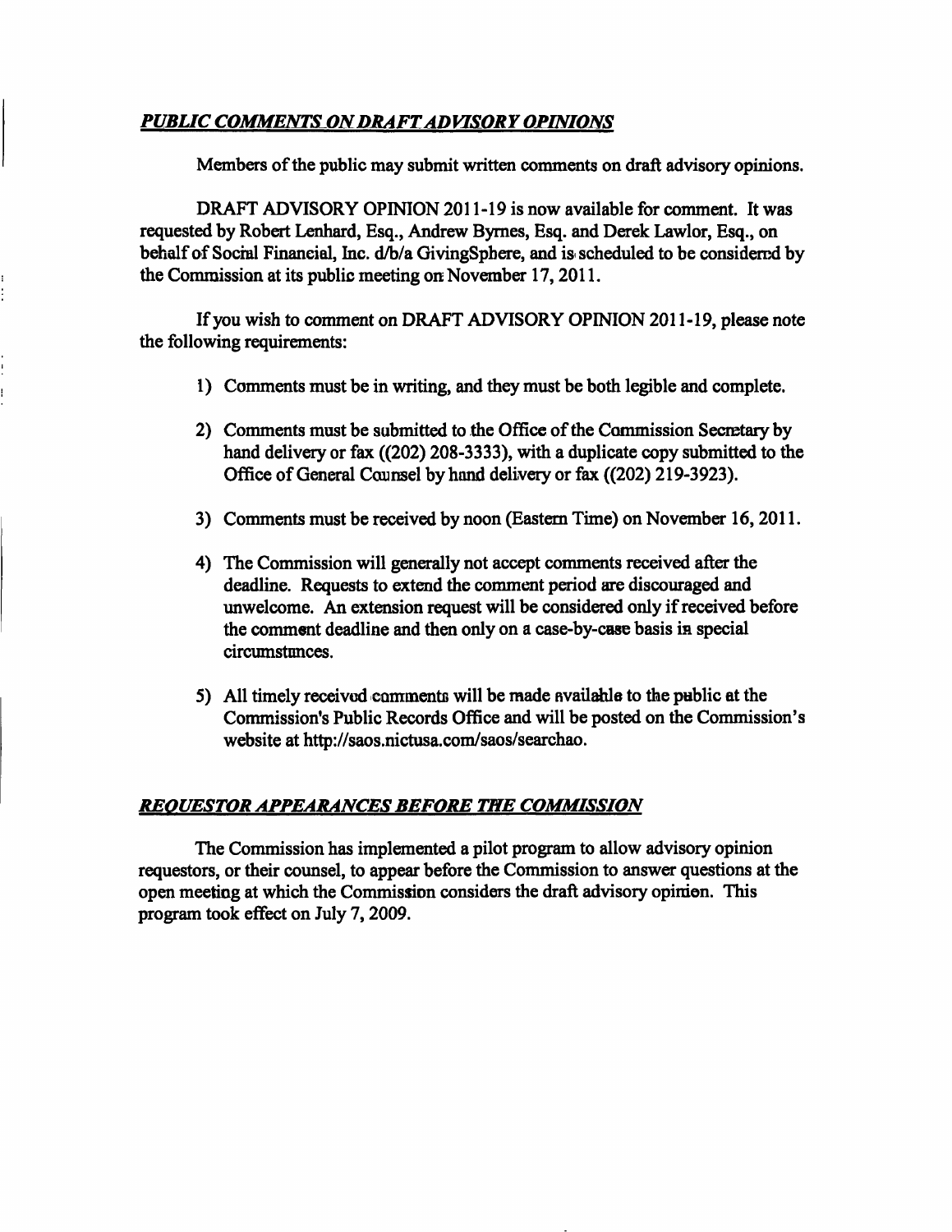**Under the program:** 

- **1) A requestor has an automatic right to appear before the Commission if any public draft of the advisory opinion is made available to the requestor or requestor's counsel less than one week before the public meeting at which the advisory opinion request will be considered. Under these circumstances, no advance written notice of intent to appear is required. This one-week period is shortened to three days for advisory opinions under the expedited twenty-day procedure in 2 U.S.C. 437f(a)(2).**
- **2) A requestor must provide written notice of intent to appear before the**  Commission if all public drafts of the advisory opinion are made available to **requestor or requestor's counsel at least one week before the public meeting at which the Commission will consider the advisory opinion request. This oneweek period is shortened to three days for advisory opinions under the expedited twenty-day procedure in 2 U.S.C. 437f(a)(2). The notice of intent to appear must be received by the Office of the Commission Secretary by hand delivery, email (Secretarv@fec.gov), or fax ((202) 208-3333), no later than 48 hours before the scheduled public meeting. Requestors are responsible for**  ensuring that the Office of the Commission Secretary receives timely notice.
- **3) Requestors or their counsel unable to appear physically at a public meeting may participate by telephone, subject to the Commission's technical capabilities.**
- **4) Requestors or their counsel who appear before the Commission may do so only for the limited purpose of addressing questions raised by the Commission at the public meeting. Their appearance does not guarantee that any questions will be asked.**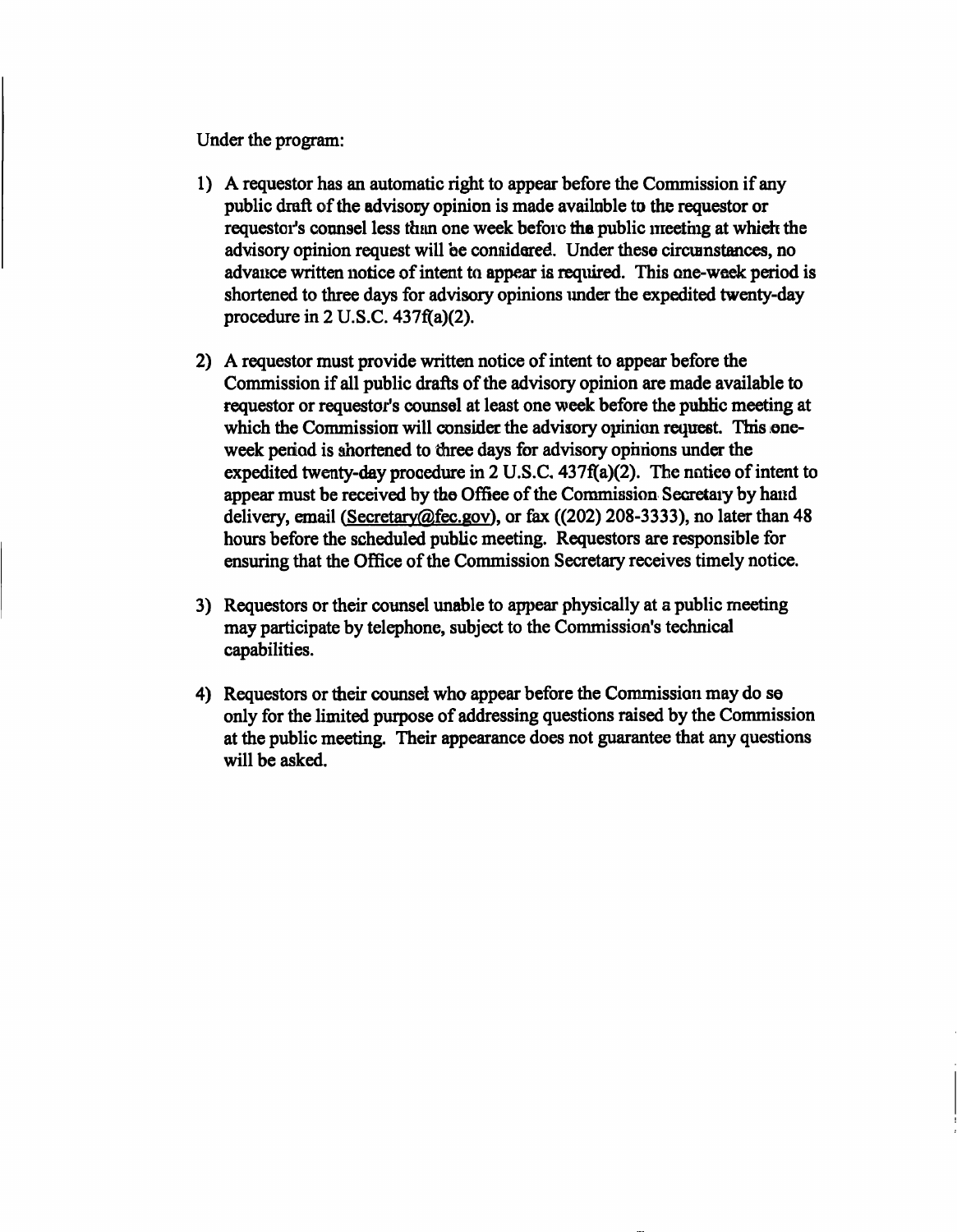#### *FOR FURTHER INFORMATION*

| Press inquiries:                     | Judith Ingram<br><b>Press Officer</b><br>$(202)$ 694-1220                 |
|--------------------------------------|---------------------------------------------------------------------------|
| <b>Commission Secretary:</b>         | Shawn Woodhead Werth<br>$(202)$ 694-1040                                  |
| <b>Comment Submission Procedure:</b> | Rosemary C. Smith<br><b>Associate General Counsel</b><br>$(202)$ 694-1650 |
| Other inquiries:                     |                                                                           |

To obtain copies of documents related to Advisory Opinion 2011-19, contact the Public Records Office at (202) 694-1120 or (800) 424-9530, or visit the Commission's website at http://saos.nictusa.com/saos/searchao.

#### *ADDRESSES*

Office of the Commission Secretary Federal Election Commission 999 E Street, NW Washington, DC 20463

Office of General Counsel ATTN: Rosemary C. Smith, Esq. Federal Election Commission 999 E Street, NW Washington, DC 20463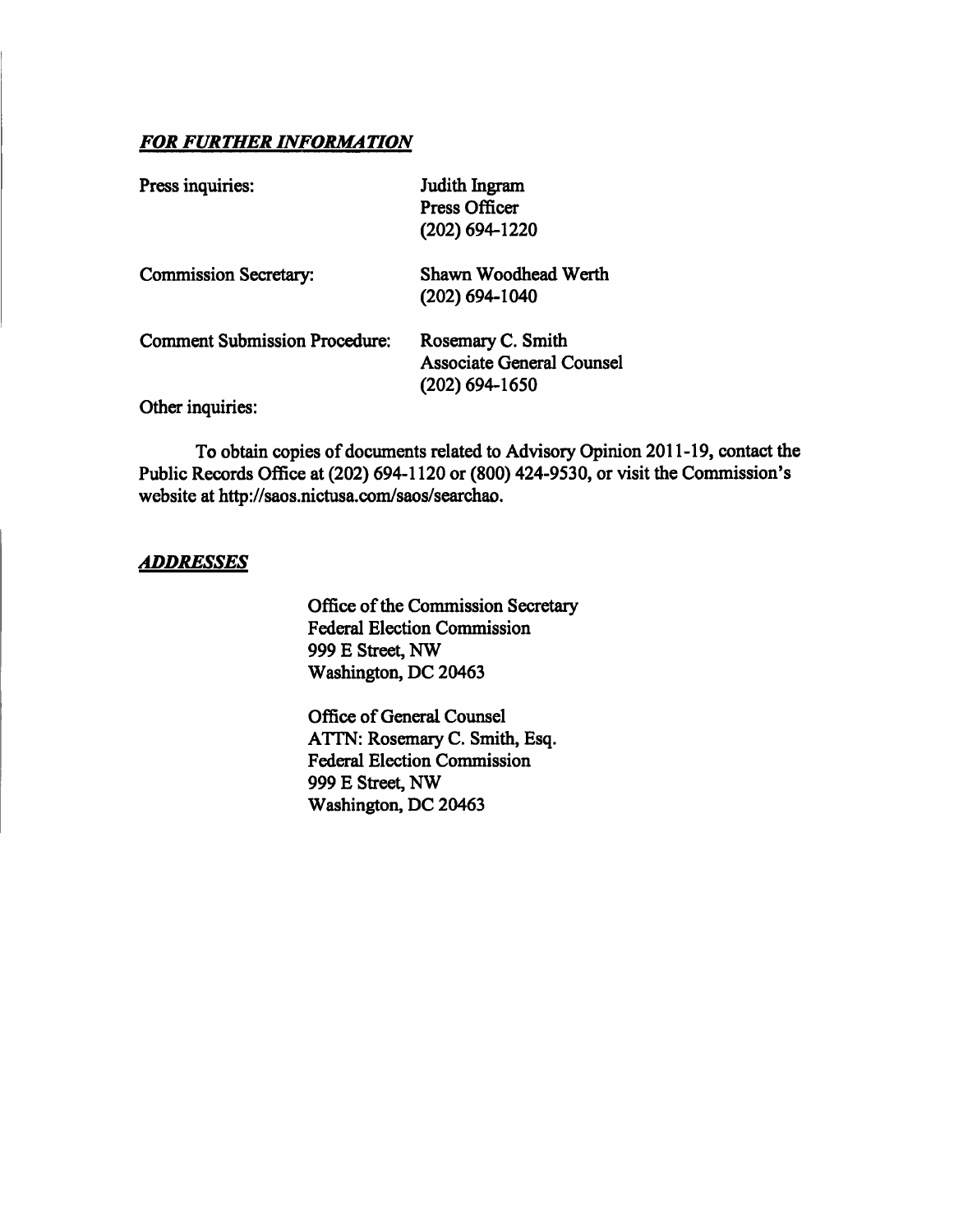# **AGENDA DOCUMENT NO. 11-66**





FEDERAL ELECTION COMMISSION Washington, DC 20463

 $2CII$  MOV  $I$   $\Pi$   $\Pi$   $\Pi$   $\Pi$ 

November 14, 2011

## **AGENDA ITEM**

### **MEMORANDUM For Meeting of 11-17-11** TO: The Commission **^1 SUBMITTED LATE**  FROM: Christopher Hughey  $\mathcal{V}$ Deputy General Counsel Rosemary C. Smith  $\mathcal{P} C$ Associate General Counsel Amy L. Rothstein  $ALP$ **K** Assistant General Counsel Theodore M. Lutz WŁ Attomey Jessica Selinkoff Attomey Subject: Draft AO 2011-19 (GivingSphere)

Attached is a proposed draft of the subject advisory opinion. We request that this draft be placed on the Open Session agenda for November 17,2011.

Attachment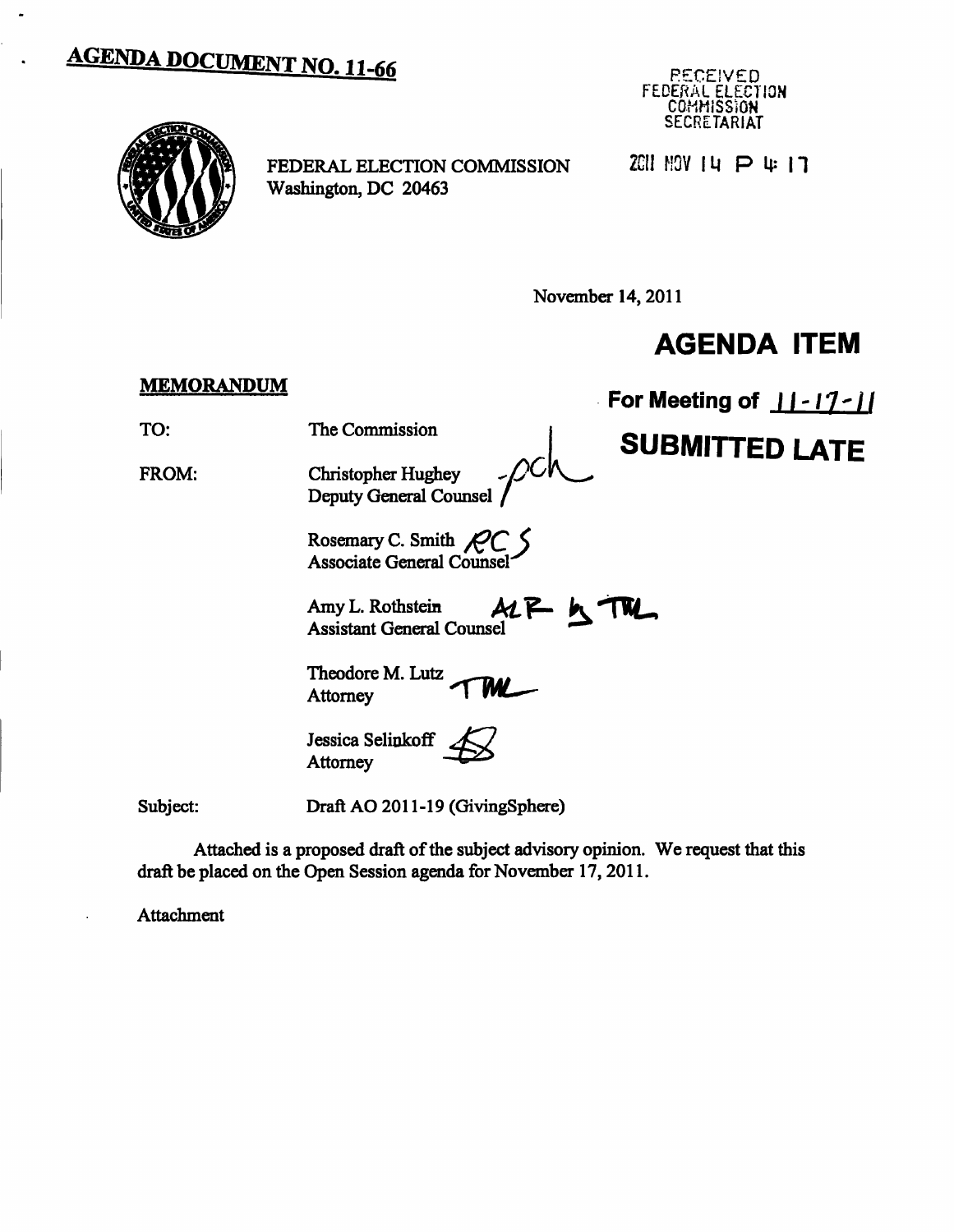#### 1 ADVISORY OPINION 2011-19

| 2 |  | Robert Lenhard, Esquire |  |
|---|--|-------------------------|--|
|---|--|-------------------------|--|

- 3 Andrew Bymes, Esquire
- **4 Derek Lawlor, Esquire DRAFT**
- 5 Covington & Burling, LLP
- 6 1201 Pennsylvania Avenue, NW
- 7 Washington, DC 20004
- 8

9 Dear Messrs. Lenhard, Bymes, and Lawlor:

10 We are responding to your advisory opinion request on behalf of Social Financial, 11 Inc., d^/a GivingSphere ("GivingSphere"), conceming the application of the Federal 12 Election Campaign Act of 1971, as amended (the "Act"), and Commission regulations to 13 GivingSphere's proposals. GivingSphere asks whether it (1) may transmit its customers' 14 rebates to political committees; (2) may provide its customers with a searchable database 15 of political committees; (3) may provide its customers with additional information on 16 political committees; (4) must file reports with the Commission; (5) may sell advertising 17 space to political committees on its website; and (6) may permit political committees to 18 post a GivingSphere "badge" on their websites. 19 The Commission concludes that the Act and Commission regulations permit 20 GivingSphere to conduct each of the five activities it describes and do not subject

- 21 GivingSphere to the reporting requirements in the Act and Commission regulations.
- *22 Background*

23 The facts presented in this advisory opinion are based on your letter received 24 October 7, 2011.

25 GivingSphere is a Califomia for-profit corporation. GivingSphere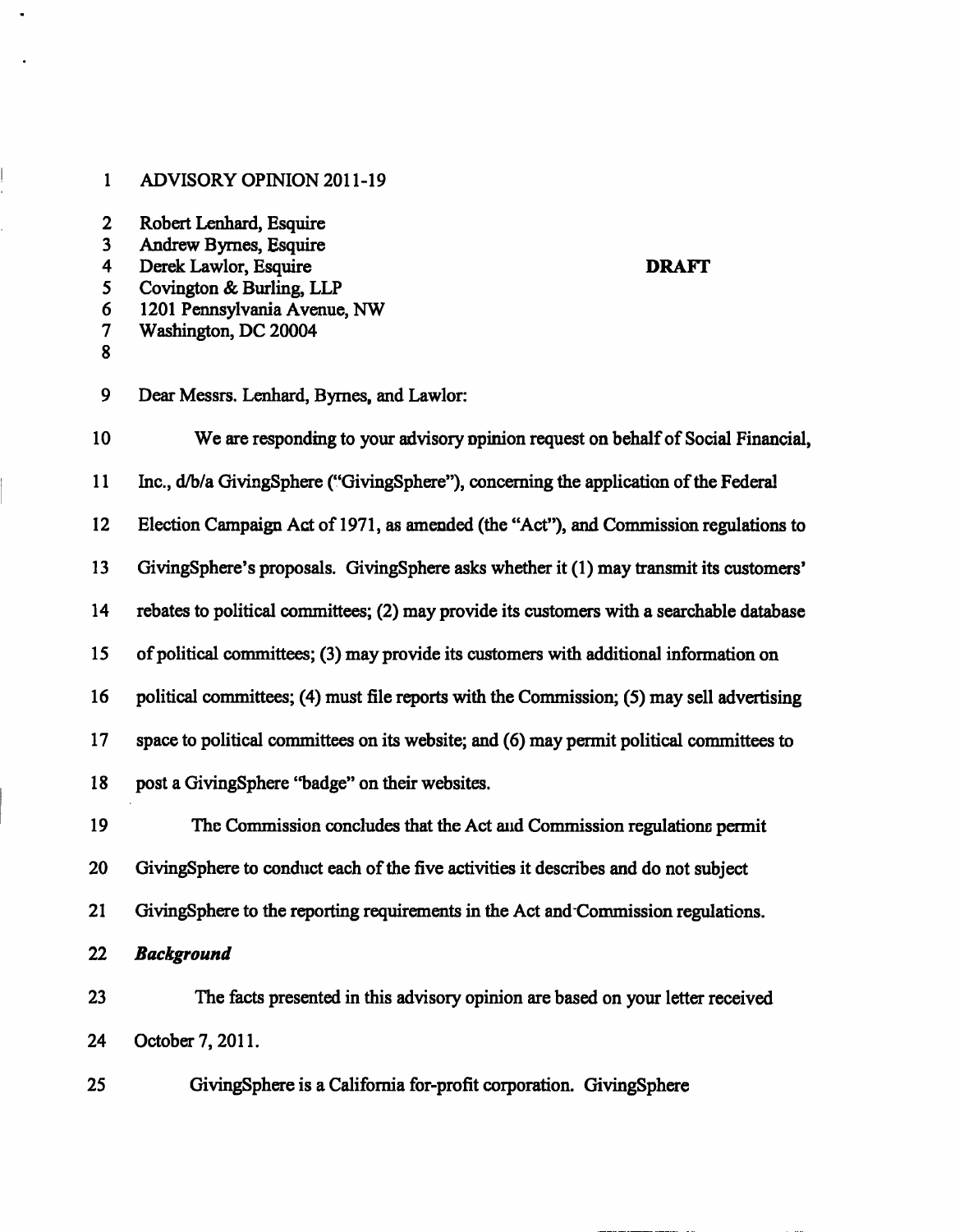**1 was founded as an Intemet and mobile-based processing platform to help individuals 2 make donations to charitable, civic, faith-based and educational organizations ("groups 3 other than political committees"). GivingSphere would like to include Federal political 4 committees, including candidates' authorized committees, political party committees, 5 nonconnected committees, and leadership PACs, among the choices its customers have 6 when choosing organizations to support financially. 7 GivingSphere's customers may accumulate funds to use as donations and 8 contributions in two ways: (1) by making purchases firom affiliated merchants who agree 9 to rebate a portion of the purchase price; and (2) by transferring the customer's own 10 funds to the customer's GivingSphere account. Customers accumulate rebates by 11 purchasing goods fiom merchants who participate in the GivingSphere affiliates program. 12 If a customer wants to accumulate rebates, the customer would shop directiy at a 13 participating merchant's website or through the GivingSphere e-Retail Virtual Shopping 14 Mali After a customer makes a purchase firom a participating merchant, the merchant 15 will transfer a portion of the customer's payment back to GivingSphere. GivingSphere 16 will place all of these rebated funds at the customer's control. GivingSphere does not 17 plan to give customers the option of receiving a payment or cash-back for the value of the 18 rebates they eam through GivingSphere.**  19 GivingSphere will segregate funds under its control from the funds that its **20 customers control. In addition to its corporate account, GivingSphere will maintain a** 

**21 separate bank account, the "customer-owned" account, from which a customer may make** 

**22 contributions to political committees or donations to groups other than political** 

**23 committees. The customer-owned account will contain (a) rebated funds, but only after**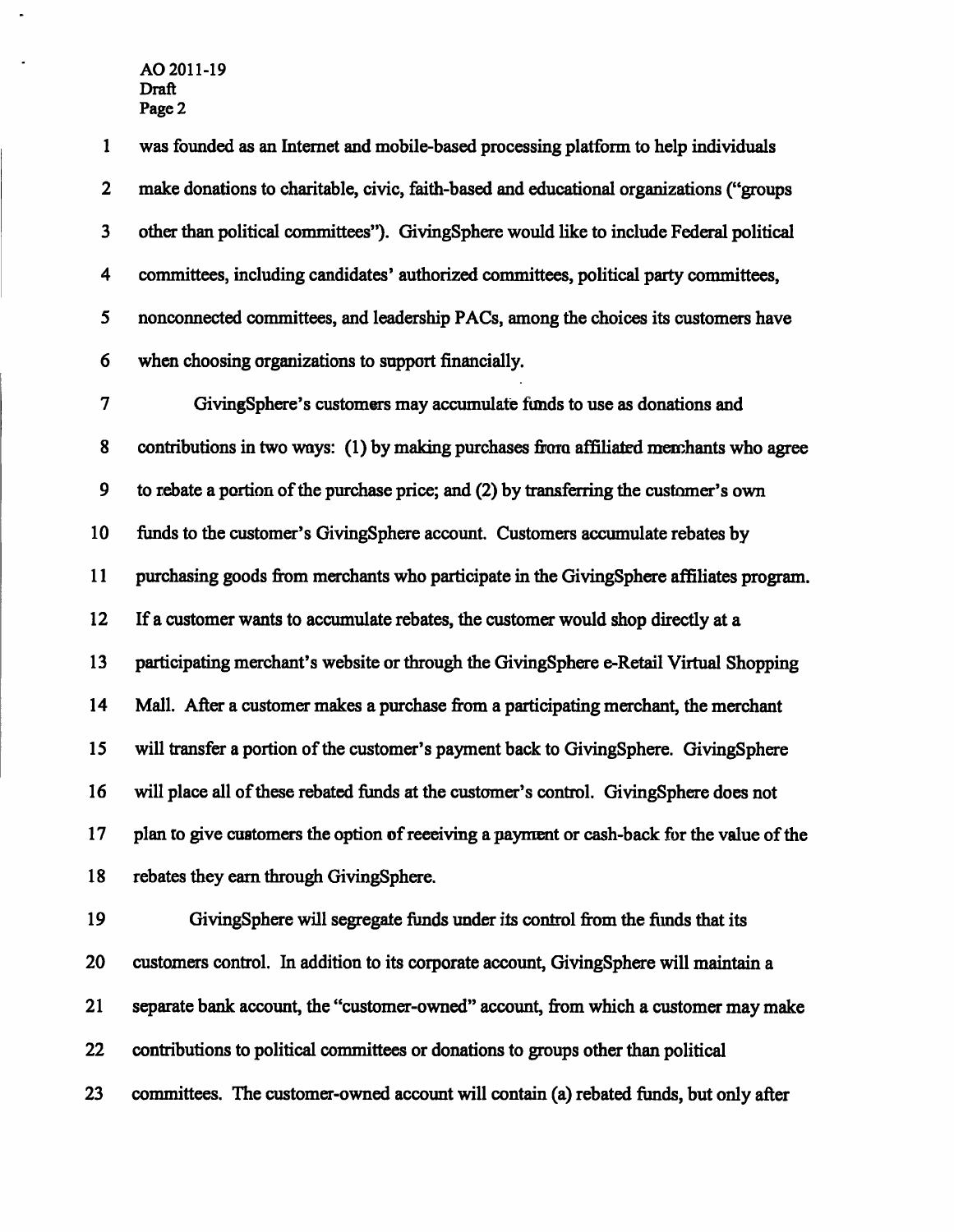**1 the customer has agreed to treat the rebate as income and receive an IRS Form 1099 from 2 GivingSphere; and (b) personal funds that the customer has transferred to GivingSphere 3 for the purpose of making contributions or donations.** 

**4 In addition, GivingSphere will maintain a third account, the "customer-controlled 5 account," for customer rebates that customers have not agreed to treat as income. A 6 customer may direct GivingSphere to make donations firom the customer-controlled 7 account to groups other than political committees selected by the customer, but funds in 8 this account may not be used to make contributions to political committees.** 

**9 GivingSphere's customers may use the GivingSphere search capabilities to find 10 groups other than political committees or political committees to which they might wish 11 to donate or contribute. GivingSphere will include in its database all active political**  12 committees registered with the Commission. When customers join GivingSphere, they **13 will provide information about themselves and the causes to which the customers would 14 like to give. Upon selecting a category, a customer will be taken to a search page to find 15 a group to which the customer would like to donate or contribute. The customer will 16 select the search terms to use in the GivingSphere search tool, which will allow for 17 specific searches, such as a search for an organization's name, and general searches, such 18 as a search for all charities in the customer's ZIP code or searches by subject matter, such 19 as religious denomination or political party.** 

**20 GivingSphere does not support any particular candidate, political party, or 21 political cause, and its search algorithm will contain no predetermined preference for any 22 particular candidate or political viewpoint. GivingSphere states that it will provide**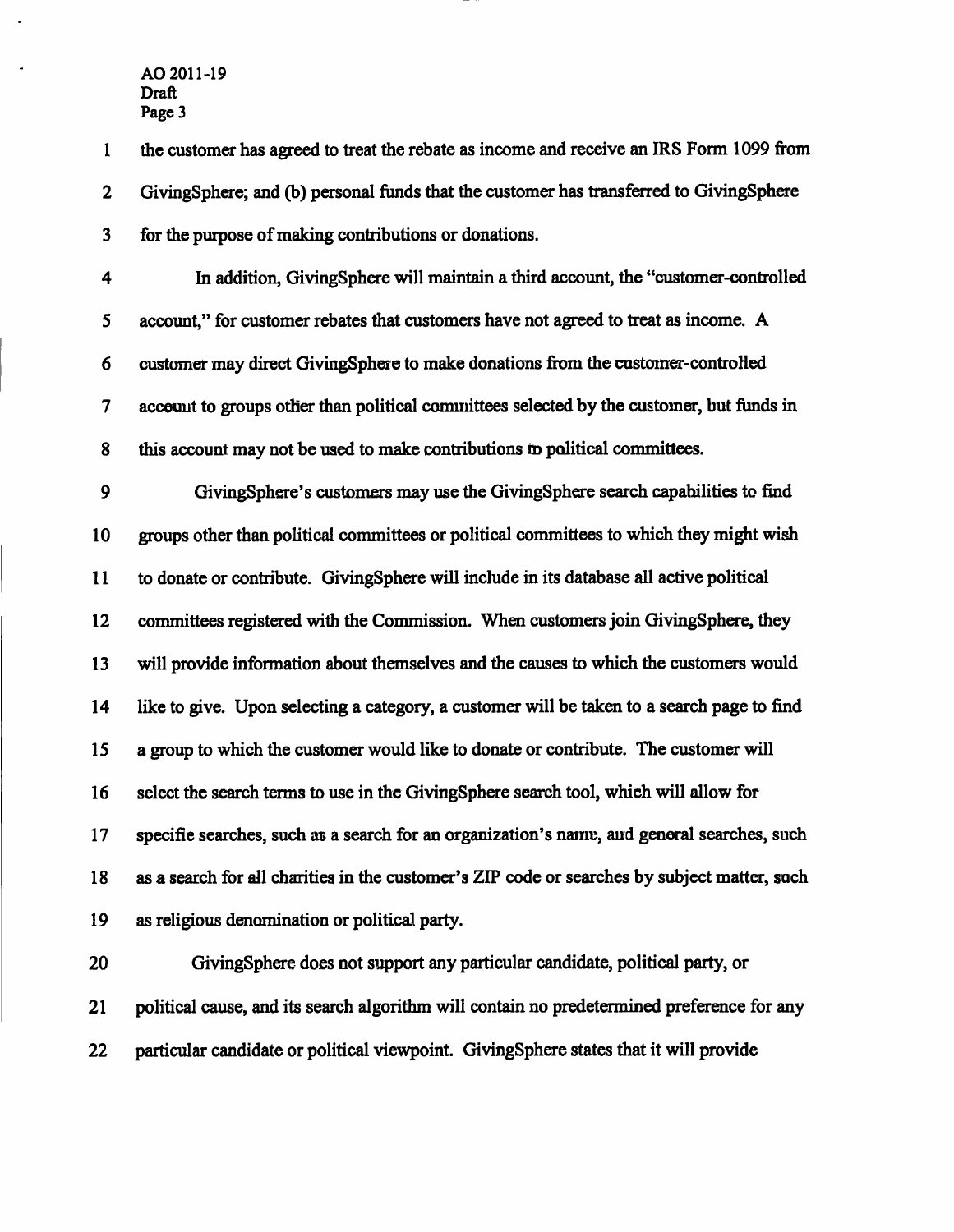**1 customers with access only to "charities" registered with the IRS, political committees 2 registered with the Commission, and other similarly legally registered groups.** 

**3 GivingSphere search results will be limited to basic factual information about 4 each candidate or group, mcluding political committees, such as name, address, party 5 affiliation (if any), FEC identification number, and a link, if available, to the committee's 6 website. GivingSphere would also like to provide its customers with additional "basic 7 factual information" about the entities, including candidates and political committees, to**  8 which a customer may contribute or donate. This would include, for candidates, **9 information such as the office for which a candidate is running, the election cycle in 10 which a candidate is competing, the candidate's age, occupation, and whether the 11 candidate is an incumbent or challenger. GivingSphere would also provide the website 12 link to the entity the customer is considering supporting. GivingSphere does not intend 13 to create content that advocates for the election or defeat of any candidate for public 14 office, or content that promotes, attacks, supports, or opposes any candidate, political 15 party or other political committee. 16 Once a customer selects causes to support, GivingSphere will allocate the 17 customer's rebates among those causes, as directed by the customer. ^ Before 18 GivingSphere processes a customer's contribution to a political committee, the customer 19 will be required to provide his or her name, address, occupation, and the name of the** 

**20 customer's employer. Each customer will also be required to certify that (1) the customer** 

**<sup>&#</sup>x27; If a customer fails to transfer funds within a certain period of time, GivingSphere will automatically**  donate the funds to a pre-selected default organization. If a customer has not selected a default organization, GivingSphere will select one from the bookmarked list of the customer's favorite organizations. In no event, however, would GivingSphere select a Federal political committee as a default **organization.**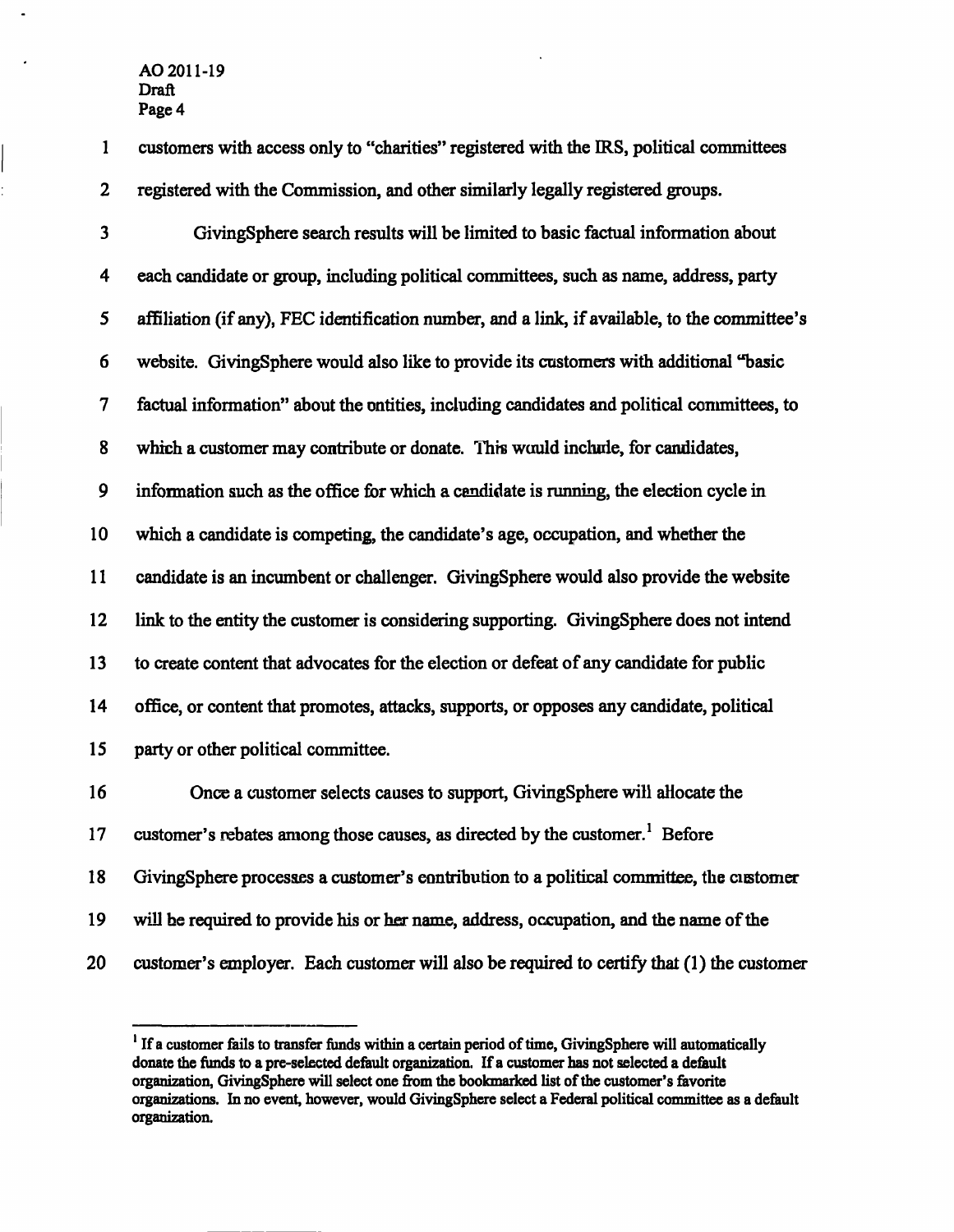**1 is an individual who is a United States citizen or a foreign national who is qualified as a 2 permanent resident; (2) the customer is not a govemment contractor; and (3) any money 3 (including any sums from a rebate) used to make a contribution has been eamed from 4 payments made from the customer's own personal funds, and not from either the funds of 5 a corporation or labor organization or from funds provided to the customer by any other 6 person.** 

**7 GivingSphere will transfer customer-designated contributions to political 8 committees within ten days of GivingSphere's receipt of the customer's funds and the 9 customer's designation. GivingSphere will forward vidth each contribution all 10 information the political committee would need to report the identification of the 11 contributor, as well as an acknowledgement that the customer has made the certifications**  12 described above. GivingSphere will not transfer to political committees contributions **13 that exceed the permissible contribution limits.** 

**14 GivingSphere will generate revenue in four ways. First, as an online retailer, 15 GivingSphere will receive transaction fees from merchants when its customers engage in 16 commercial transactions. Second, GivingSphere will receive a processing fee from 17 customers when customers use GivingSphere to make contributions and donations. 18 Third, GivingSphere will receive rebates from affiliated merchants. Fourth,** 

**19 GivingSphere will sell advertising space. GivingSphere will set these fees, rebates, and 20 advertising rates at market rates for similar commercial transactions.** 

**21 GivingSphere plans to sell advertising space similar to that appearing on existing 22 social media sites to merchants, groups eligible to receive donations, and other entities, 23 including political committees. GivingSphere has not yet determined the precise**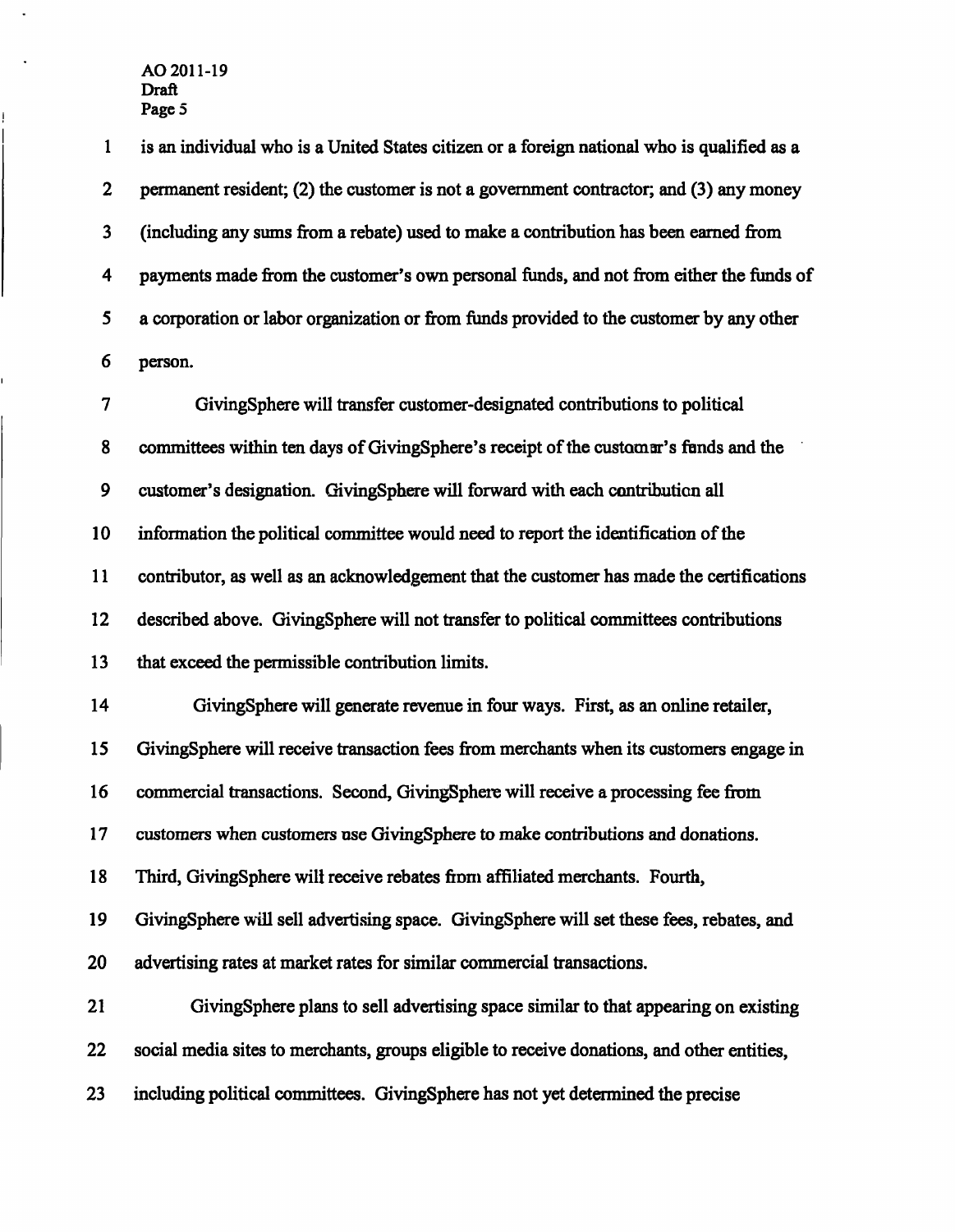**1 advertising formats that it will use. GivingSphere represents that it will seek to ensure 2 that any political advertisers comply with the applicable disclaimer requirements in 3 Commission regulations.** 

**4 In addition to its proposal to transmit fimds to political committees and groups 5 other than political committees, GivingSphere would also like to establish an "affiliates 6 program," in which third party entities agree to place a GivingSphere \*\*badge" on a 7 relevant portion of their websites. The badge will consist of a small box, icon, or link 8 that encourages viewers to join GivingSphere. Viewers who click on the badge will be 9 directed to the GivingSphere site and encouraged to join GivingSphere. GivingSphere 10 will not offer an up-front payment to those entities that post the badge on their websites. 11 Instead, for those entities that post a badge, other than political committees, 12 GivingSphere will pay, from its corporate account, the entity that posted the badge a 13 small percentage of future transactions that result from the customer joining 14 GivingSphere. GivingSphere proposes to modify its payments under its affiliates 15 program for political committees that post a badge. GivingSphere will not make a 16 payment to a political committee, even if the customer later engages in commercial 17 transactions that would otherwise eam the badge host a fee. Instead, GivingSphere will 18 allocate the sum to and deposit it in the customer's customer-controlled account.** 

- *19 Questions Presented*
- 
- *20 1. May GivingSphere follow a customer's instruction to transfer some or all of the 21 customer's rebates to a Federal political committee?*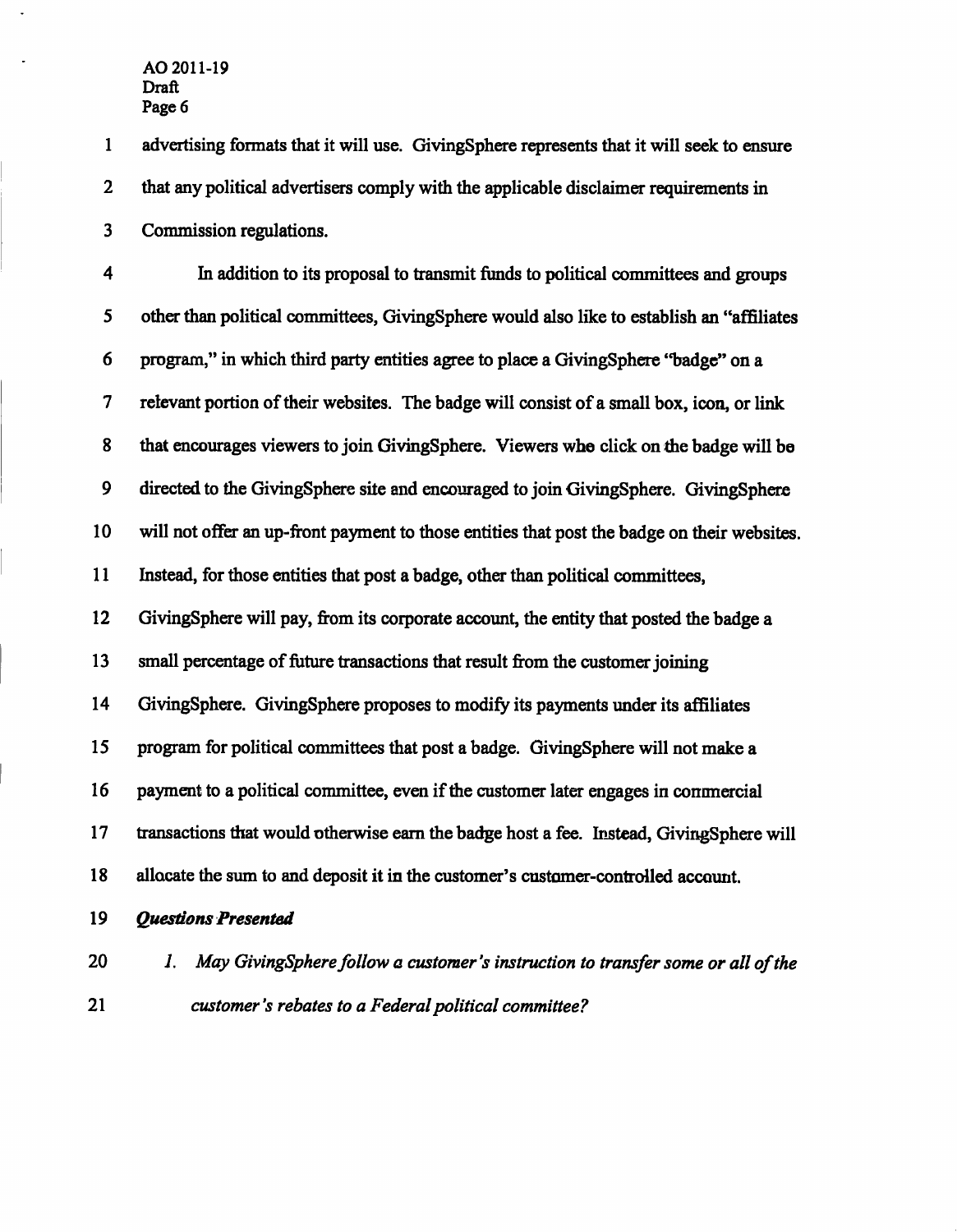$\blacksquare$ 

 $\bar{z}$ 

| 1            | 2. May GivingSphere provide its customers with a search engine and database with             |
|--------------|----------------------------------------------------------------------------------------------|
| $\mathbf{2}$ | which to identify potential Federal candidates, national political parties and               |
| $\mathbf{3}$ | other Federal political committees to which they might contribute?                           |
| 4            | 3. If the answer to Question 2 is "yes," may Giving Sphere also provide its                  |
| 5            | customers with basic factual information about candidates and political                      |
| 6            | committees?                                                                                  |
| 7            | 4. Must Giving Sphere file any reports with the Commission based on the activities           |
| 8            | described in its advisory opinion request?                                                   |
| 9            | 5. May GivingSphere sell advertisements as described in its request to Federal               |
| 10           | political committees?                                                                        |
| 11           | May GivingSphere permit political committees to place GivingSphere badges on<br>б.           |
| 12           | their websites?                                                                              |
| 13           | <b>Legal Analysis and Conclusions</b>                                                        |
| 14           | 1. May GivingSphere follow a customer's instruction to transfer some or all of the           |
| 15           | customer's rebates to a Federal political committee?                                         |
| 16           | Yes, GivingSphere may follow its customers' instructions to transfer some or all             |
| 17           | of the customers' rebates to Federal political committees because the rebates are the        |
| 18           | property of GivingSphere's customers, rather than Giving Sphere, and GivingSphere will       |
| 19           | not provide a service to the recipient political committees by transferring contributions to |
| 20           | them.                                                                                        |
| 21           | The Act and Commission regulations prohibit corporations from making a                       |
| 22           | contribution in connection with a Federal election. See 2 U.S.C. 441b(a); 11 CFR             |
| 23           | 114.2(b)(1). A "contribution" includes "any direct or indirect payment, distribution, loan,  |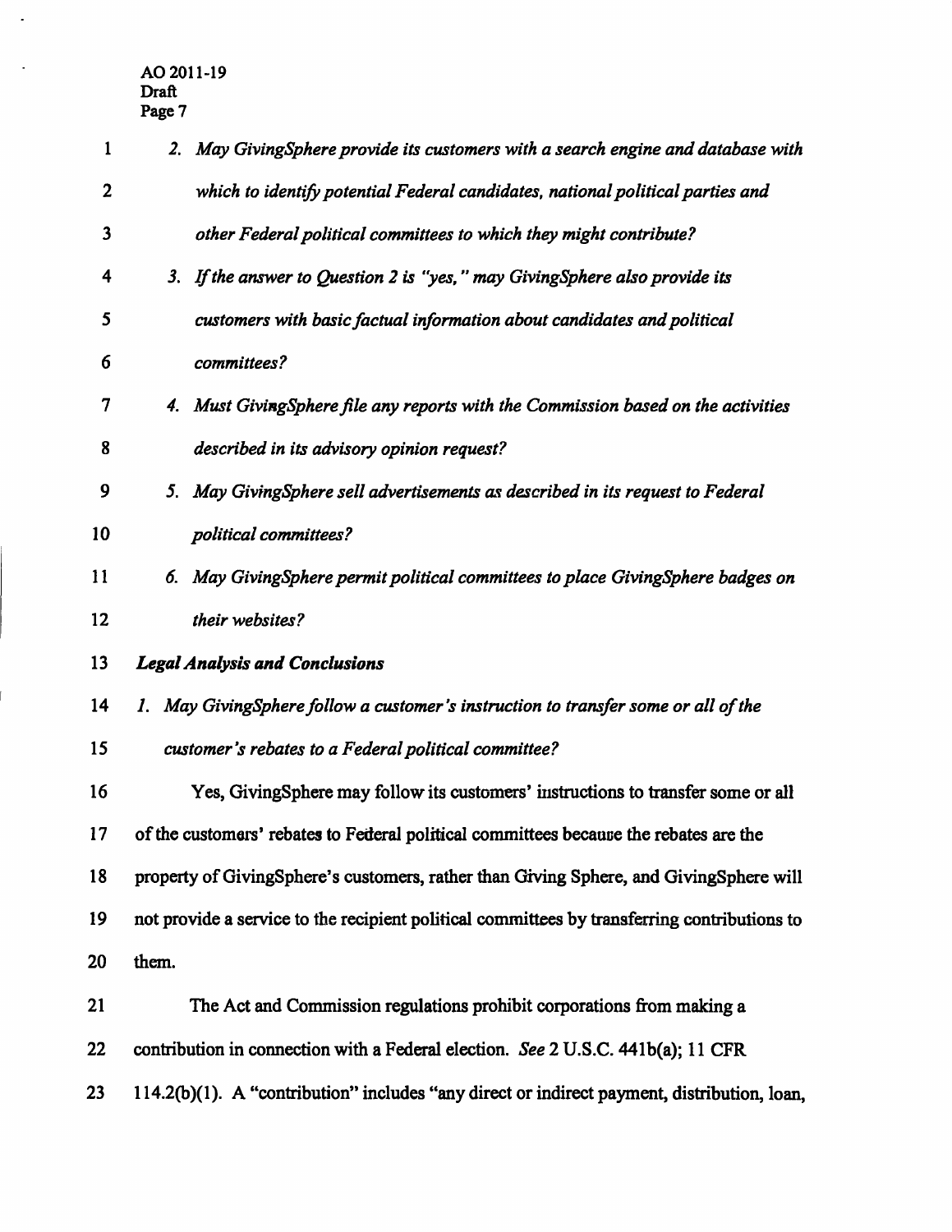| $\mathbf{1}$     | advance, deposit, or gift of money, or any services, or anything of value to any                      |
|------------------|-------------------------------------------------------------------------------------------------------|
| $\boldsymbol{2}$ | candidate, campaign committee, or political party or organization, in connection with any             |
| $\mathbf{3}$     | [Federal] election" 2 U.S.C. 441b(b)(2); see also 2 U.S.C. 431(8) and 11 CFR                          |
| 4                | 100.52(a). "Anything of value" includes all in-kind contributions, including the                      |
| 5                | provision of goods or services without charge or at less than the usual and normal charge.            |
| 6                | See 11 CFR 100.52(d)(1). The term "usual and normal charge" means the price of goods                  |
| $\boldsymbol{7}$ | in the market from which they ordinarily would have been purchased at the time of the                 |
| 8                | contribution, or the commercially reasonable rate prevailing at the time that the services            |
| 9                | were rendered. See 11 CFR 100.52(d)(2).                                                               |
| 10               | A. Whether the rebates constitute a prohibited corporate contribution.                                |
| 11               | The Commission has addressed the corporate provision of revenue, rewards, and                         |
| 12               | remittances to political committees in prior advisory opinions addressing affinity and                |
| 13               | affinity-like programs. See, e.g., Advisory Opinions 2010-21 (ReCellular), 2010-06                    |
| 14               | (Famos), 2008-18 (Mid-Atlantic Benefits), and advisory opinions cited therein.                        |
| 15               | The Commission has considered two questions in determining whether rebates,                           |
| 16               | rewards, and remittances earned by individuals participating in these programs and                    |
| 17 <sup>7</sup>  | transferred by the corporate sponsors of the programs to a participating political                    |
| 18               | committee are permissible contributions by the individual participants, or impermissible              |
| 19               | contributions by the sponsoring corporations. <sup>2</sup> The first question is whether the revenue, |
| 20               | rebate, or reward is offered to individual customers in the ordinary course of business.              |

<sup>&</sup>lt;sup>2</sup> In prior advisory opinions, the Commission has also analyzed whether a corporation and participating political committee enter into a commercially reasonable transaction in which the political committee pays the usual and normal charges for any services provided by the corporation. See, e.g., Advisory Opinions 2010-21 (ReCellular) and 2010-06 (Famos). Given that political committees will not enter into any **transactions with GivingSphere under the proposal discussed in Question 1, the Commission does not analyze here whether political committees pay the usual and normal charges.**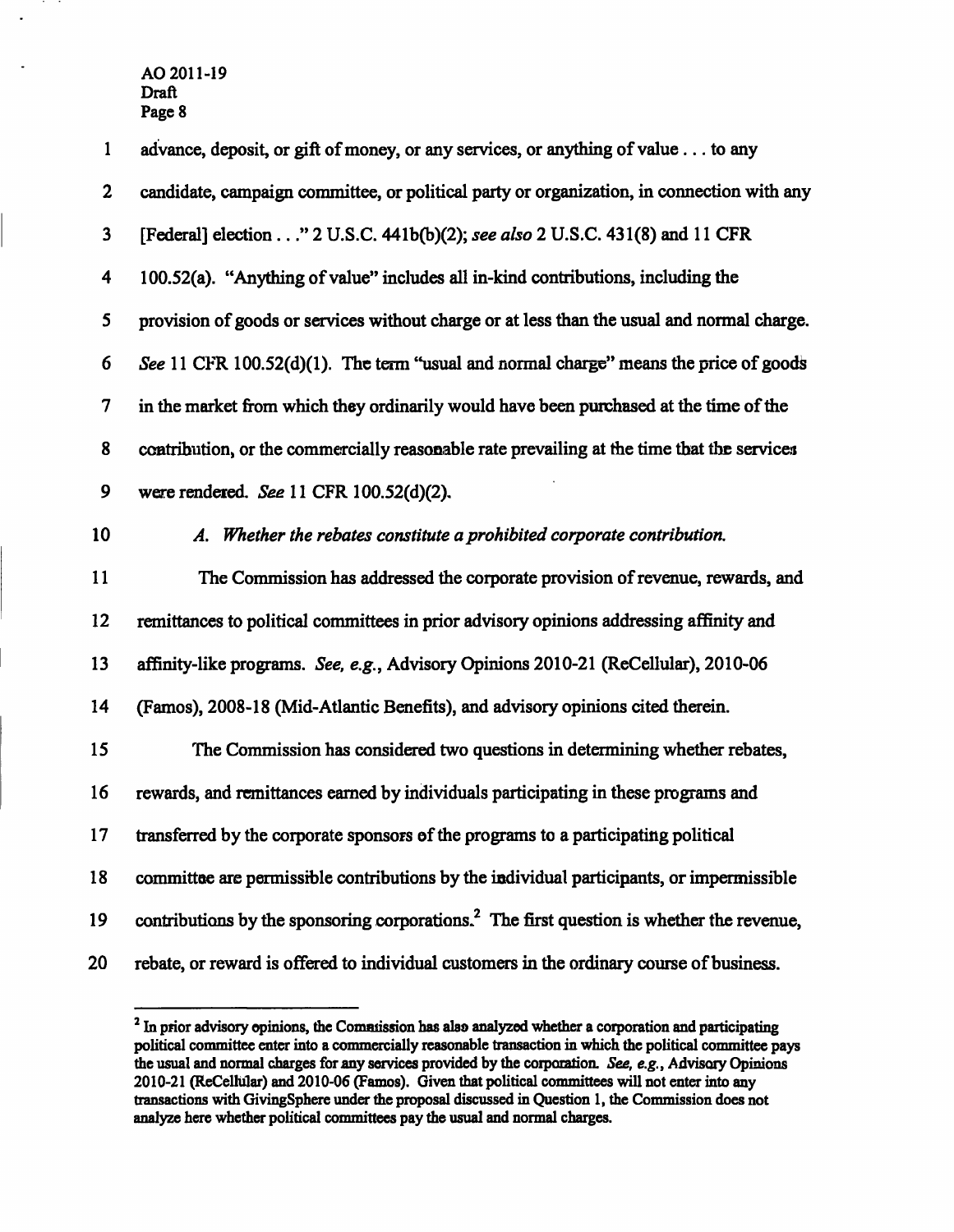**1 Id. The second question is whether the revenue, rebate, or reward is the property of the 2 individual customer who controls the disposition of the revenue, rather than the property**  *3 of the corporation that transfers the funds to a political committee. Id.* 

**4 The answers to these two questions lead to the conclusion that the fimds that will 5 be contributed to political committees under GivingSphere's proposal will be permissible 6 contributions made by GivingSphere's customers, and not impermissible contributions 7 made by GivingSphere. First, customers will accumulate rebates in the ordinary course 8 of business. Merchants participating in GivingSphere's affiliate program will rebate the 9** same amounts to all GivingSphere customers, regardless of whether particular customers **10 use the rebates as political contributions. In this respect, it is similar to the proposal 11 approved by the Commission in Advisory Opinion 2010-06 (Famos). Further, 12 GivingSphere intends to charge a commercially reasonable fee when its customers make 13 purchases from affiliated merchants, again regardless of how the customers ultimately 14 dispose of their rebates. Therefore, the Commission concludes that the rebates will be 15 offered to customers in the ordinary course of GivingSphere's business.** 

**16 Second, the Commission concludes that the rebates that GivingSphere will 17 transmit to political committees will be the property of GivingSphere's customers, rather**  18 than GivingSphere. GivingSphere will transfer to political committees only those funds **19 that an individual customer has agreed to treat as personal income for IRS purposes, and 20 which GivingSphere has placed in a customer-owned accoimt. In addition, GivingSphere 21 will transfer fimds to political committees only when directed to do so by GivingSphere's 22 customers. Moreover, GivingSphere's customers will have the ability to direct these**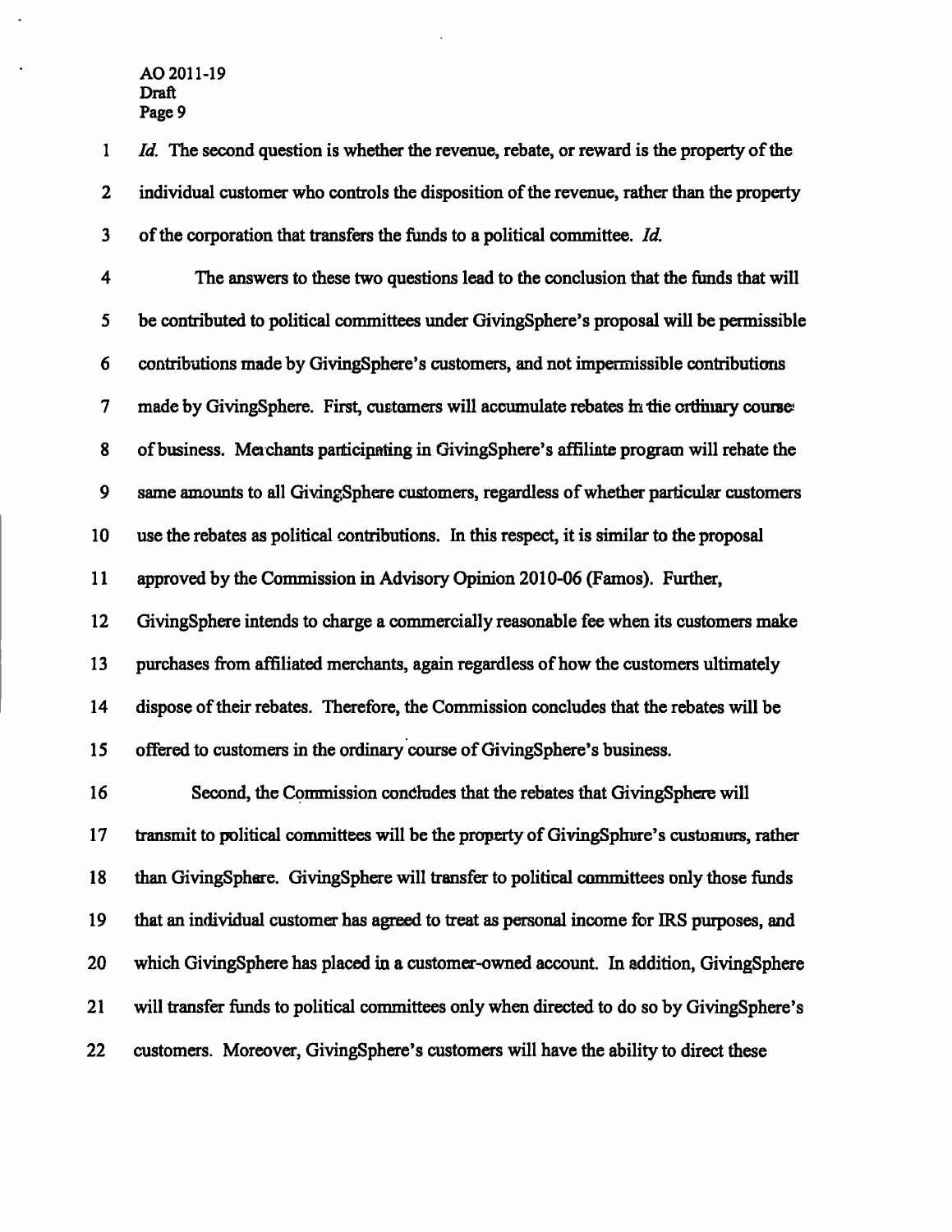**1 funds to any political committee and any group other than a political committee included 2 in GivingSphere's database.** 

**3 The fact that GivingSphere will not give its customers the option of receiving a 4 payment for the value of the rebates they eam through the program does not change the 5 Commission's conclusion. The Commission has approved affinity programs that place 6 certain limitations on participating individuals' use of their funds. Under the program 7 considered in Advisory Opinion 2010-06 (Famos), for example, customers could 8 contribute the value of their remittances to political committees or receive a check for the 9 value of the remittances only after the value exceeded ten dollars. The Commission 10 stated that, so long as the company gave all of its customers "access to their [rebates] on 11 the same terms," the customers had control over the disposition of the remittances, and 12 therefore the remittances were the customers'property. Similarly, in Advisory Opinion 13 2009-31 (MAXIMUS), the Commission determined that members of a corporation's 14 restricted class could contribute the value of credits that they eamed from the corporation 15 to the corporation's separate segregated fund ("SSF"), even though the corporation 16 restricted the circumstances under which employees could redeem their credits for cash. 17 The Commission so concluded because "neither the eaming of the credits nor the ability 18 to redeem them depends on an employee's contributions to the SSF or other political 19 activity."** 

**20 The same is true of the rebates here. Like Advisory Opinions 2010-06 (Famos) 21 and 2009-31 (MAXIMUS), GivingSphere will give all of its customers the ability to eam 22 rebates and to access their rebates subject to certain restrictions on the use of their fimds. 23 Moreover, restrictions on the ability of individual customers to take money out of the**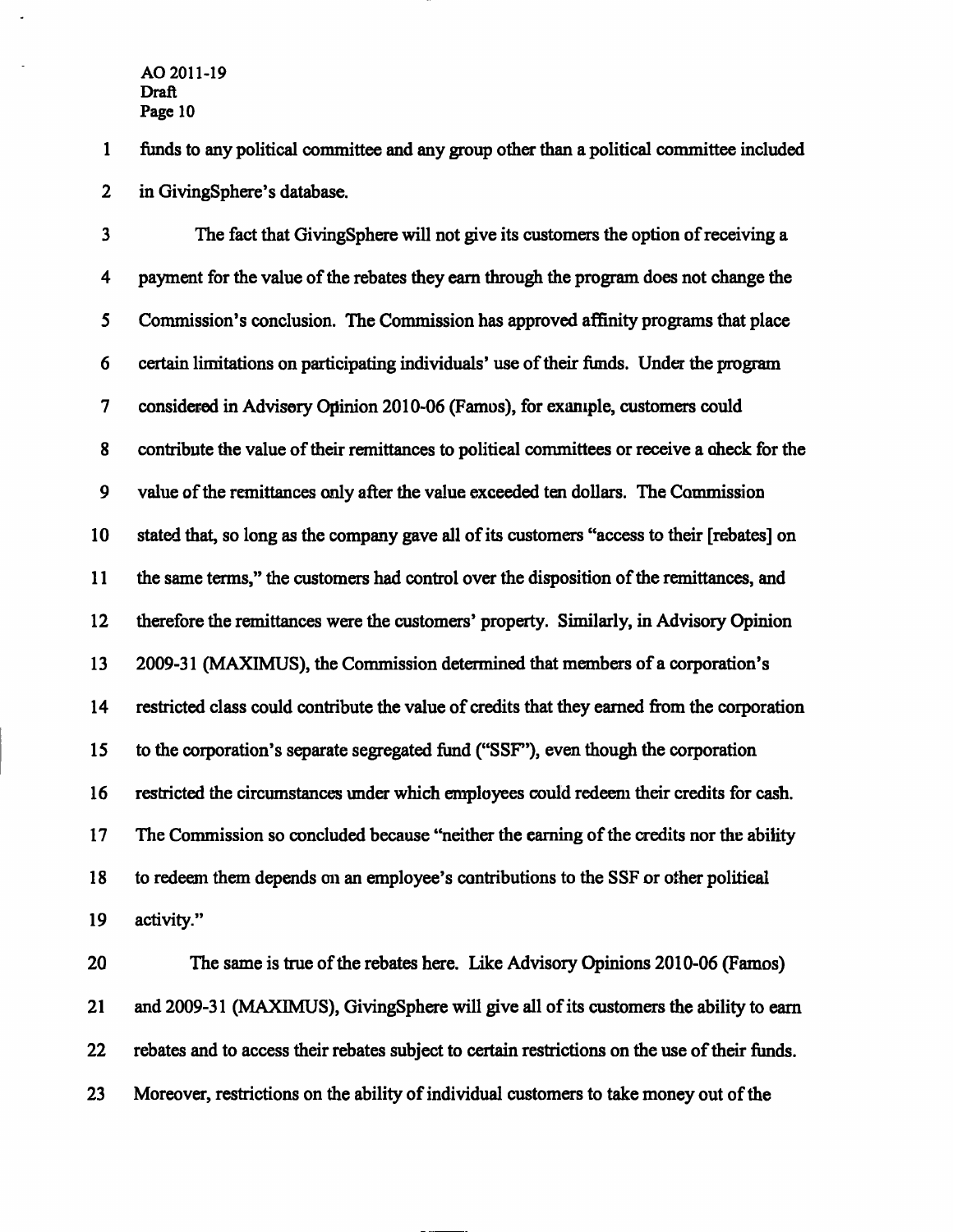$\ddot{\phantom{1}}$ 

 $\mathbb{R}^2$ 

Ļ,

 $\sim$ 

| 1                        | program in the form of personal payments for the value of their rebates is the same for all |
|--------------------------|---------------------------------------------------------------------------------------------|
| $\mathbf{2}$             | customers and is consistent with the stated premise of GivingSphere's program, which is     |
| $\mathbf{3}$             | that individuals will join it in order to make contributions and donations. Therefore, the  |
| $\overline{\mathbf{4}}$  | rebates that GivingSphere proposes to transmit to political committees will be the          |
| 5                        | property of its customers, and not of GivingSphere.                                         |
| 6                        | B. Whether GivingSphere's transmission of rebates is a prohibited corporate                 |
| $\overline{\mathcal{U}}$ | contribution.                                                                               |
| 8                        | The next issue is whether GivingSphere's services in transmitting its customers'            |
| 9                        | contributions to political committees would constitute impermissible corporate in-kind      |
| 10                       | contributions by GivingSphere. The Commission concludes that they would not.                |
| 11                       | The Commission recently reaffirmed the distinction between companies that                   |
| 12                       | provide services to political committees and those that provide services to their           |
| 13                       | customers. See Advisory Opinion 2011-06 (Democracy Engine); see also Advisory               |
| 14                       | Opinions 2007-04 (Atlatl) and 2006-08 (Brooks). Companies that process contributions        |
| 15                       | to political committees as a service to the political committees must be compensated for    |
| 16                       | those services by the political committees to avoid making in-kind contributions.           |
| 17                       | Companies that process contributions as a service to their customers, however, do not       |
| 18                       | need to be compensated for these services by the recipient political committees because     |
| 19                       | the companies are not providing any services or anything of value to the recipient          |
| 20                       | political committees. See Advisory Opinions 2011-06 (Democracy Engine) and 2006-08          |
| 21                       | (Brooks).                                                                                   |
| 22                       | The Commission concludes that, based on the facts presented, GivingSphere will              |

**23 provide a service only to its customers, and not to the recipient political committees.**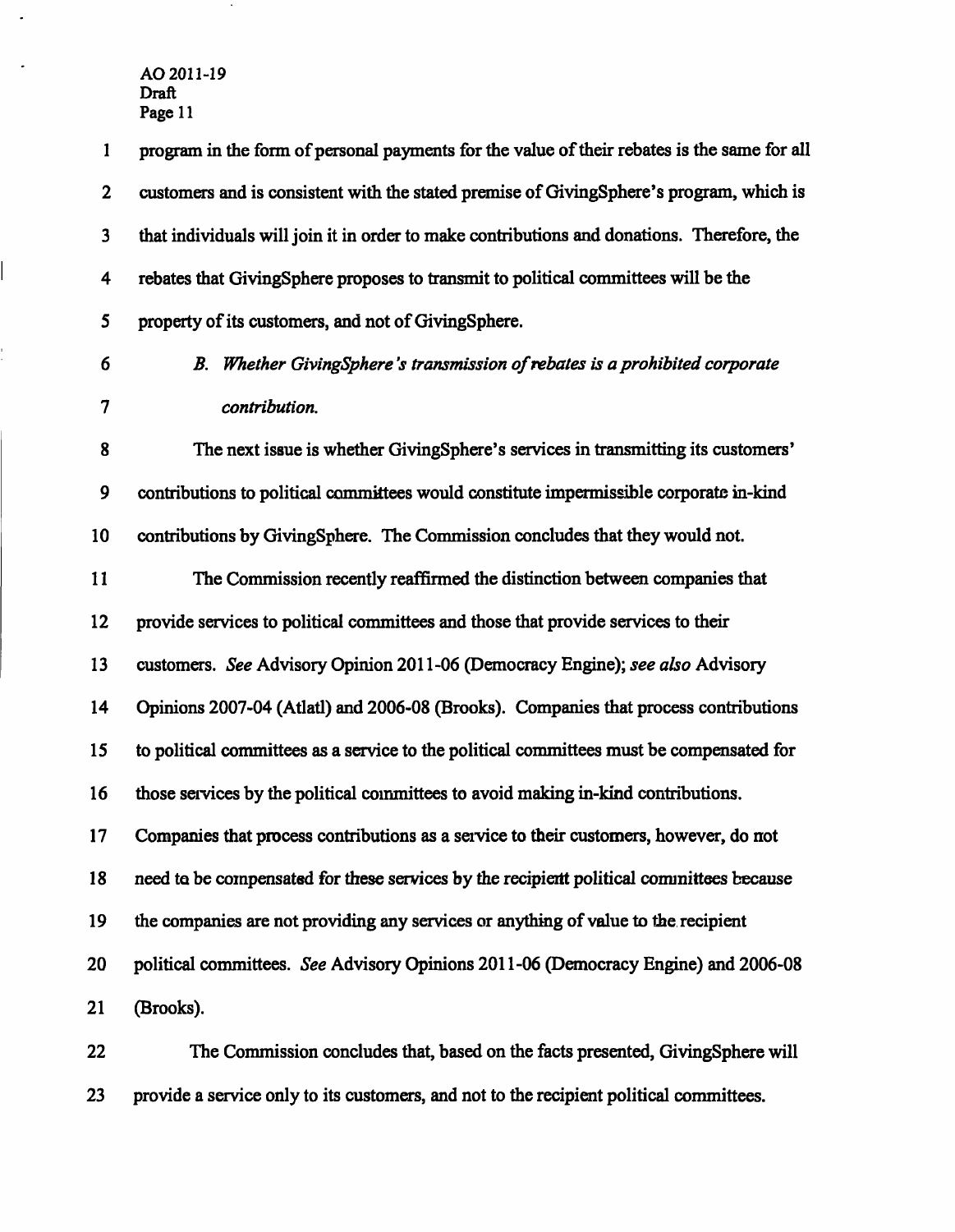$\bar{z}$ 

 $\hat{\mathbf{z}}$ 

| $\mathbf{1}$     | GivingSphere's customers will identify potential recipient political committees from        |
|------------------|---------------------------------------------------------------------------------------------|
| $\mathbf 2$      | GivingSphere's database and will make contributions to those political committees from      |
| 3                | GivingSphere's website, rather than from the political committees' own websites.            |
| 4                | Compare Advisory Opinions 2011-06 (Democracy Engine) and 2006-08 (Brooks) with              |
| 5                | Advisory Opinion 2007-04 (Atlatl). Moreover, GivingSphere's customers will have to          |
| 6                | agree to GivingSphere's terms of service before participating in the program, and           |
| $\boldsymbol{7}$ | GivingSphere will not enter into any contractual relationships with the recipient political |
| 8                | committees. See Advisory Opinion 2011-06 (Democracy Engine). Therefore,                     |
| 9                | GivingSphere may transmit a customer's rebates to political committees without its          |
| 10               | services constituting prohibited in-kind contributions to those political committees.       |
| 11               | May GivingSphere provide customers with a search engine and database with which<br>2.       |
| 12               | to identify potential Federal candidates, national political parties, and other Federal     |
| 13               | political committees to which they might contribute?                                        |
| 14               | Yes, Giving Sphere may provide its customers with a search engine and database              |
| 15               | with which to identify potential Federal candidates, national party committees, and other   |
| 16               | Federal political committees to which they might contribute.                                |
| 17               | GivingSphere proposes to provide its customers with a search engine and                     |
| 18               | database identifying Federal candidates, national political parties, and other Federal      |
| 19               | political committees using information obtained from reports filed with the Commission.     |
| 20               | Political committees must file certain statements, notices, and reports with the            |
| 21               | Commission, which the Commission makes public. 2 U.S.C. 434 and 438(a)(4); see also         |
| 22               | 11 CFR Part 104. The Act provides that "any information copied from such reports or         |
| 23               | statements may not be sold or used by any person for the purpose of soliciting              |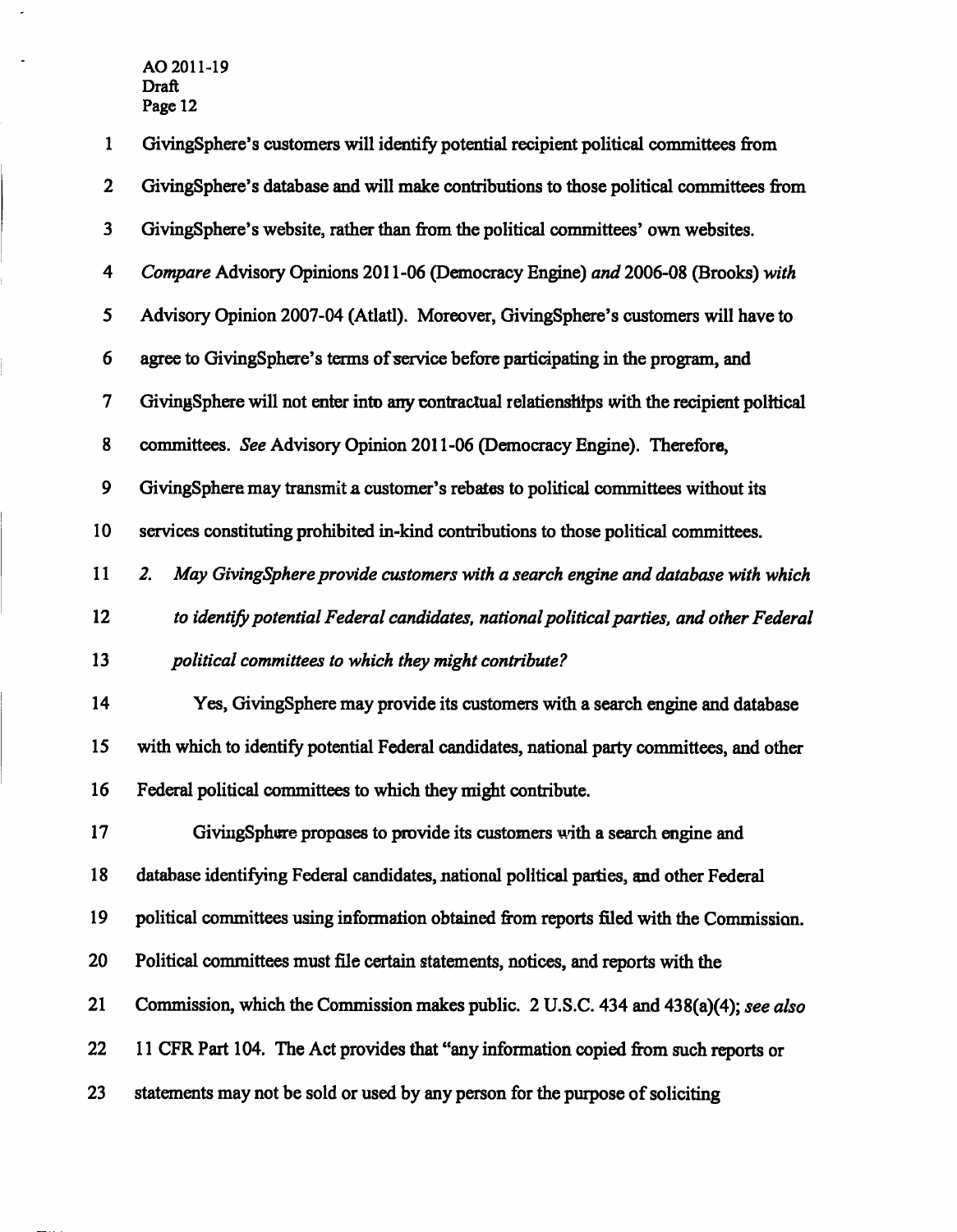| $\mathbf{1}$             | contributions or for commercial purposes, other than using the name and address of any    |
|--------------------------|-------------------------------------------------------------------------------------------|
| $\boldsymbol{2}$         | political committee to solicit contributions from such committee." 2 U.S.C. 438(a)(4);    |
| $\mathbf{3}$             | see also 11 CFR 104.15(a).                                                                |
| $\overline{\mathbf{4}}$  | The Commission has previously concluded in a number of advisory opinions that             |
| 5                        | the prohibition on the use of information in Commission filings serves to prevent         |
| 6                        | information about individual contributors from being sold or used for commercial          |
| $\overline{\mathcal{I}}$ | purposes. <sup>3</sup> See, e.g., Advisory Opinions 2004-24 (NGP Software), 1983-44 (Cass |
| 8                        | Communications), 1981-38 (Campac Publications), and 1980-101 (Weinberger). The            |
| 9                        | Commission, however, has allowed the sale or use of the name and address of political     |
| 10                       | committees and the sale or use of such information for commercial purposes. See, e.g.,    |
| 11                       | Advisory Opinions 2004-24 (NPG Software), 1989-19 (Johnson), and 1980-101                 |
| 12                       | (Weinberger). For example, in Advisory Opinion 2004-24 (NGP Software), the                |
| 13                       | Commission determined that the inclusion of information obtained from the                 |
| 14                       | Commission's public records about contributors, other than political committees, in a     |
| 15                       | commercially available software product would be prohibited under the Act and             |
| 16                       | Commission regulations, but that the sale or use of the names and addresses of political  |
| 17                       | committees would not be restricted. In Advismy Opinion 1980-101 (Weinberger), the         |
| 18                       | proposed sale of a directory was determined to be permissible where the directory         |

<sup>&</sup>lt;sup>3</sup> The legislative history of the 1979 Amendments to the Act indicates that Congress intended the **prohibition on the copying and use of names and addresses to protect individual contributors. H.R. Rep. No. 422,96th Cong., 1st Sess. 23 (1979). Congress was concemed that the Act's reporting requirements would "open up the citizens who are generous and public spirited enough to support our political activities**  to all kinds of harassment . . . ." 117 Cong. Rec. 30057 (1971) (statement of Senator Bellmon). Senator *Bellmon stated that the amendment prohibiting the use of contributor infonnation was intended to "protect the privacy of the generally very public-spirited citizens who may make a contribution to a political campaign or a political party." Id.*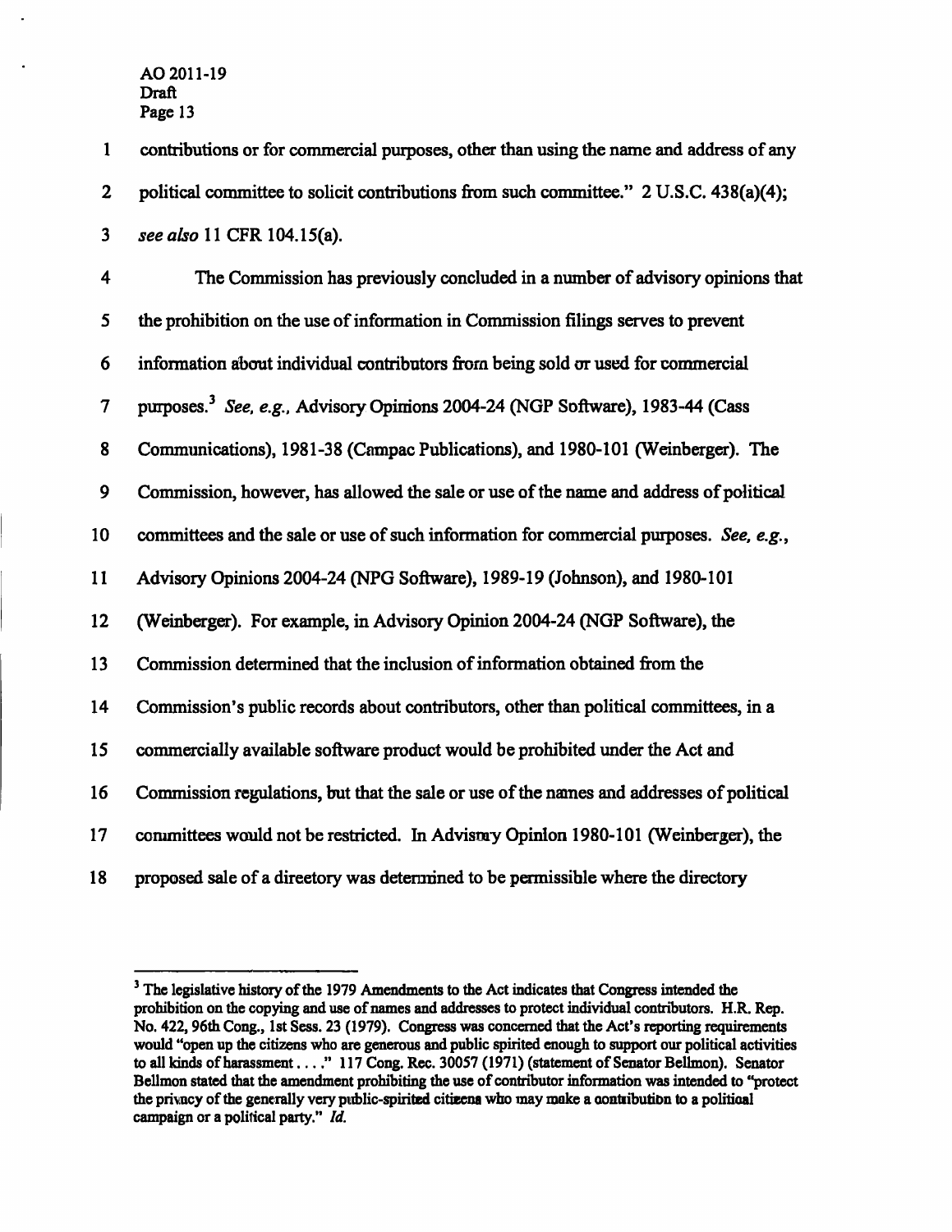$\mathbb{R}^2$ 

 $\ddot{\phantom{1}}$ 

| $\mathbf{1}$             | contained comprehensive information concerning political action committees obtained          |
|--------------------------|----------------------------------------------------------------------------------------------|
| $\mathbf{2}$             | from documents filed with the Commission.                                                    |
| 3                        | The information that GivingSphere seeks to use concerns political committees,                |
| 4                        | rather than individual contributors. Thus, consistent with prior advisory opinions,          |
| 5                        | GivingSphere may use the information as proposed.                                            |
| 6                        | 3. If the answer to Question 2 is "yes," may GivingSphere also provide customers with        |
| $\overline{\mathcal{L}}$ | basic factual information about candidates and political committees?                         |
| 8                        | Yes, GivingSphere may also provide oustomers with basic factual information                  |
| 9                        | about candidates and political committees, for the reasons given below.                      |
| 10                       | GivingSphere's business model includes providing its customers with tools that               |
| 11                       | they can use to gain information about potential recipients of funds from sources other      |
| 12                       | than GivingSphere, primarily by providing a link to the website of the entity that a         |
| 13                       | customer is considering supporting. To this end, GivingSphere proposes to supplement         |
| 14                       | the names of candidates and political committees in its database with basic factual          |
| 15                       | information, such as the office that a candidate is running for; the election cycle that a   |
| 16                       | candidate is competing in; a candidate's party affiliation, age, occupation, or incumbency   |
| 17                       | status; and a website link. An example of the type of additional information that            |
| 18                       | GivingSphere plans to provide is: "Barsck Obama is President of the United States and        |
| 19                       | running for re-election in 2012 as the Democratic nominee." GivingSphere does not            |
| 20                       | intend to create content that advocates for the election or defeat of any candidate, or that |
| 21                       | promotes, attacks, supports, or opposes any candidate, political party, or political         |
| 22                       | committee.                                                                                   |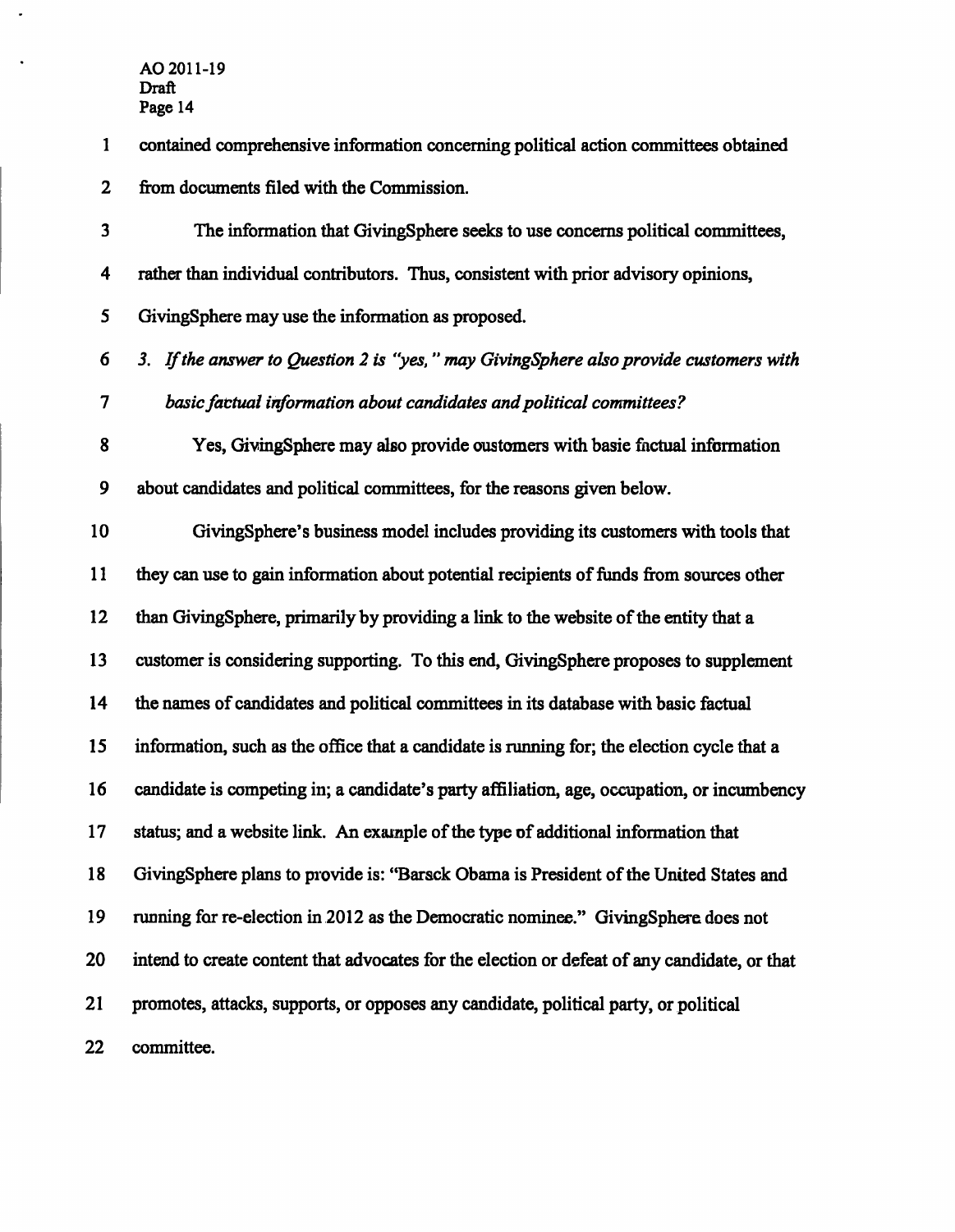$\ddot{\phantom{a}}$ 

 $\ddot{\phantom{a}}$ 

| $\mathbf{1}$     | The Act and Commission regulations do not address whether a commercial entity               |
|------------------|---------------------------------------------------------------------------------------------|
| $\mathbf{2}$     | may provide to its customers in the regular course of business the type of information that |
| 3                | GivingSphere proposes to provide to its customers. The Commission has concluded,            |
| 4                | however, that GivingSphere may forward contributions to candidates and political            |
| 5                | committees as a service to its customers and provide its customers with a database that     |
| 6                | identifies the candidates and political committees to which they may choose to make         |
| $\boldsymbol{7}$ | contributions. GivingSphere's proposal to include in its database basic factual             |
| 8                | information about these candidates and political cemmittees to help its customers make      |
| 9                | their contribution decisions appears to be a corollary of this activity.                    |
| 10               | The situation presented here is similar to the one addressed by the Commission in           |
| 11               | Advisory Opinion 2006-08 (Brooks). In that advisory opinion, the Commission                 |
| 12               | interpreted the Act and Commission regulations as allowing a corporation to provide         |
| 13               | commentary on and analysis of various State and Federal officeholders to its individual     |
| 14               | subscribers as part of the corporation's overall business plan to assist its subscribers in |
| 15               | making contributions. Specifically, in that advisory opinion, the corporation proposed      |
| 16               | providing additional information at the subscriber's request, including biographical        |
| 17               | information about candidates and information about the candidates' voting records,          |
| 18               | "ratings," reelection percentages, campnign contribution positions, and "party loyalty."    |
| 19               | Advisory Opinion 2006-08; see also Advisory Opinion 1999-25 (DNet) (costs of                |
| 20               | operating a website providing information on candidates were not an "expenditure").         |
| 21               | Accordingly, the Commission concludes that GivingSphere may provide its                     |
| 22               | customers with basic factual information about candidates and political committees as       |
| 23               | described in its request.                                                                   |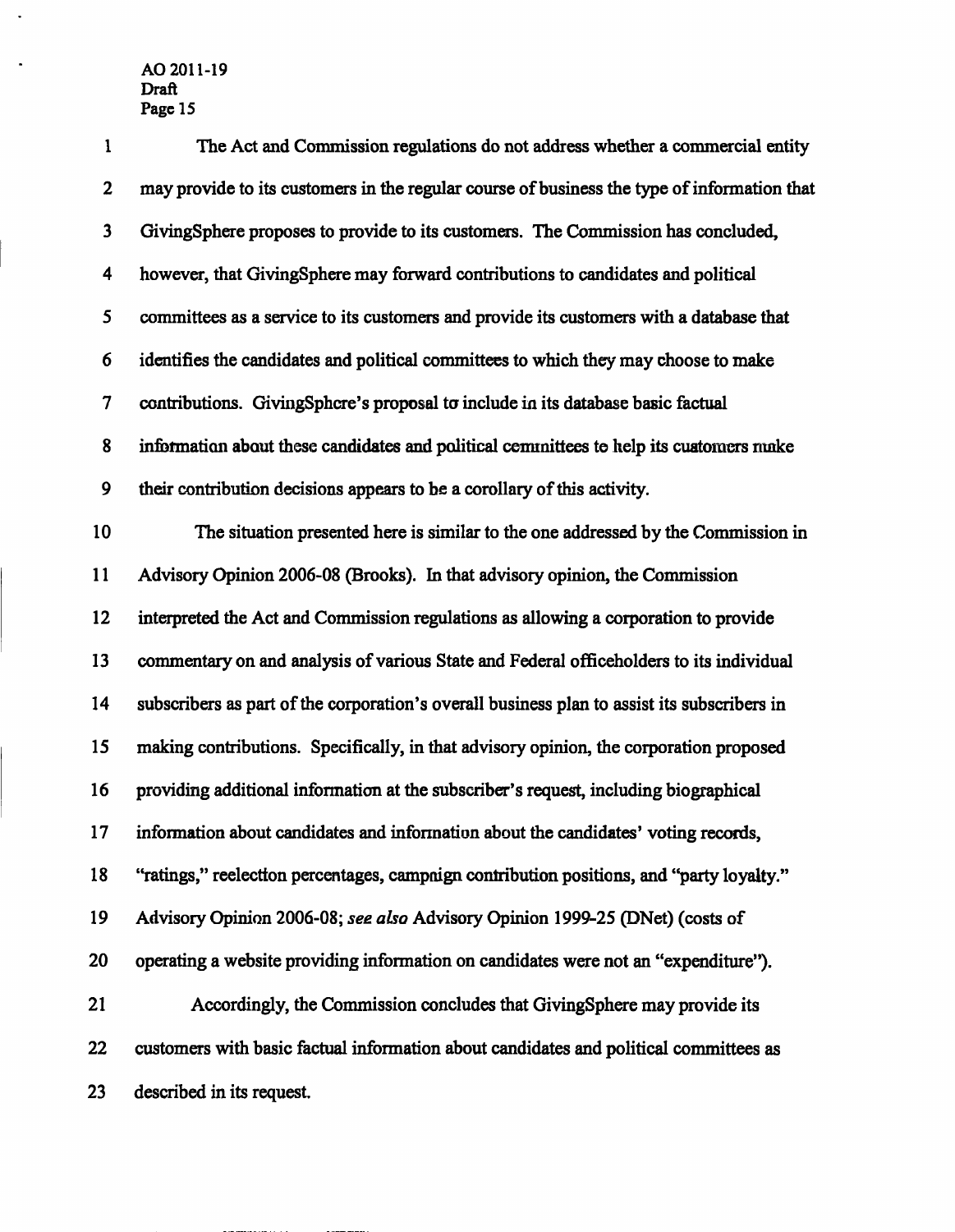*1 4. Must GivingSphere file any reports with the Commission based on the activities 2 described in its advisory opinion request?* 

**3 No, GivingSphere is not required to file any reports with the Commission based 4 on the activities described in its advisory opinion request.** 

**5 The Act and Commission regulations require certain persons to file reports with 6 the Commission. For example, a "treasurer of a political committee shall file reports of 7 receipts and disbursements." See 2 U.S.C. 434(a)(1); 11 CFR 104.1. Persons who make 8 independent expenditures or electioneering communications must also file reports with**  9 the Commission. See 2 U.S.C. 434(c) and (f); 11 CFR 104.20 and 109.10.

**10 GivingSphere is not a political committee, and therefore is not subject to the 11 reporting requirements for political committees. See 2 U.S.C. 434(a)(1); 11 CFR 104.1.**  12 GivingSphere indicates that it will not make communications that contain express **13 advocacy. Thus, it will not be subject to the reporting requirements for persons making 14 independent expenditures. See 2 U.S.C. 431(17) (\*The term 'independent expenditure' 15 means an expenditure by a person (A) expressly advocating the election or defeat of a 16 clearly identified candidate"); see also 11 CFR 100.16. Moreover, given that all relevant**  17 communications will take place on the Internet, GivingSphere's proposal will not **18 implicate the reporting requirements for persons making electioneering communications. 19 See 2 U.S.C. 434(f)(3)(A)(i) ("The term 'electioneering communication' means any 20 broadcast, cable, or satellite commimication..."); see also 11 CFR 100.29. Thus, 21 GivingSphere's activities as described in the advisory opinion request would not subject 22 it to any reporting requirements under the Act or Commission regulations.**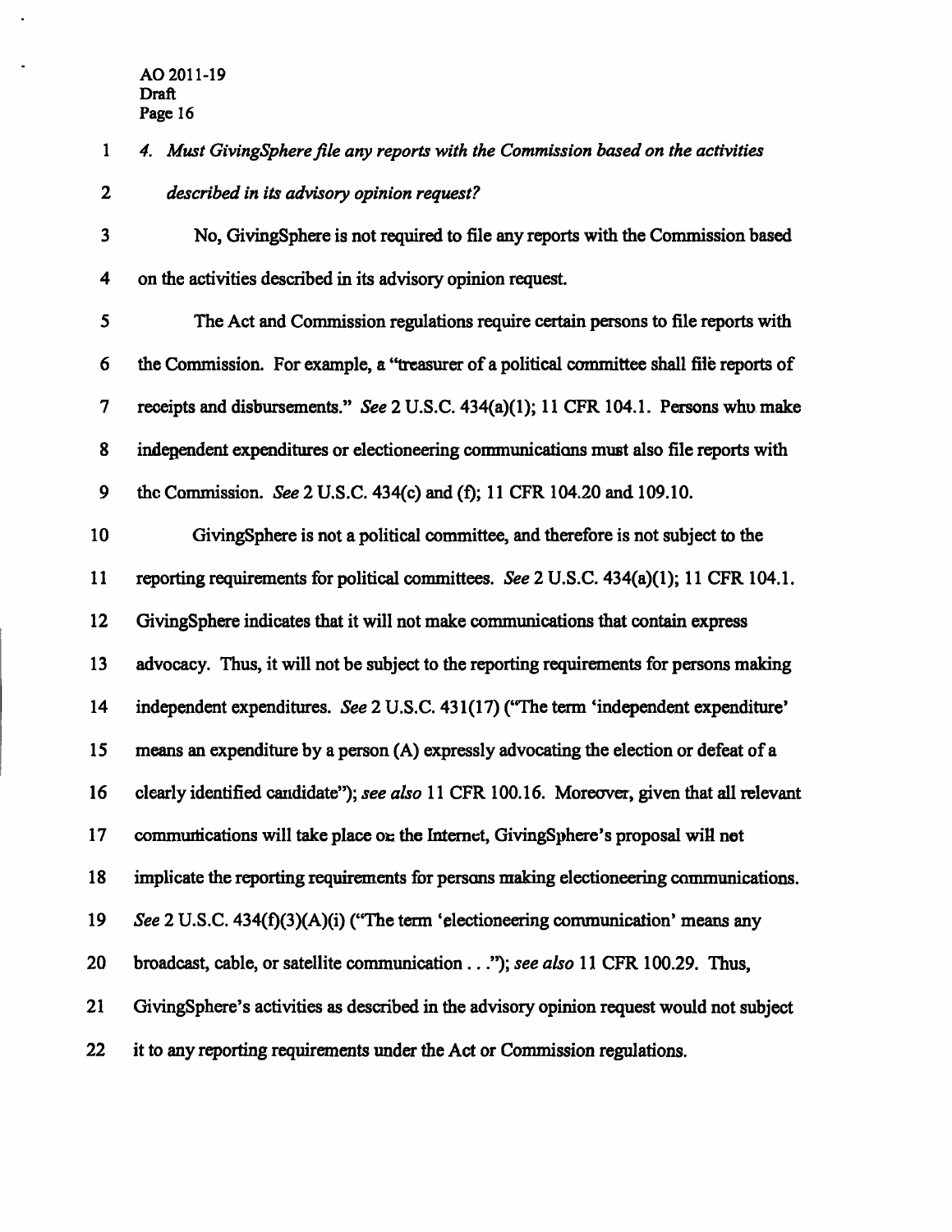*1 5. May GivingSphere sell advertising space as described in its advisory opinion request 2 to Federal political committees?* 

**3 Yes, CjivingSphere may sell advertising space as described in its advisory opinion 4 request to Federal political committees.** 

**5 The Act and Commission regulations prohibit corporations from making a 6 contribution in connection with a Federal election. See 2 U.S.C. 441b(a); 11 CFR 7 114.2(b)(1). A "contribution" includes "any direct or indirect payment, distribution, loan, 8 advance, deposit, or gift of money, or any services, or anything of value... to any 9 candidate, campaign committee, or political party or organization, in connection with any 10 [Federal] election ..." 2 U.S.C. 441b(b)(2); see also 2 U.S.C. 431(8) and 11 CFR 11 100.52(a). "Anything of value" includes all in-kind contributions, including the 12 provision of goods or services without charge or at less than the usual and normal charge. 13 See 11 CFR 100.52(d)(1). Advertising space provided to candidates and political**  14 committees at a discount is nonetheless provided at the "usual and normal charge" if the **15 services are provided on the same terms and conditions to other advertisers. Advisory 16 Opinion 1986-22 (WREX-TV).** 

**17 GivingSphere plans to charge political committees wishing to advertise on its 18 website the "usual and normal charge," as determined by the market value of comparable 19 online advertising space. Thus, the Commission concludes that the sale of advertising 20 space would not constitute a contribution to the political committee advertisers, so long**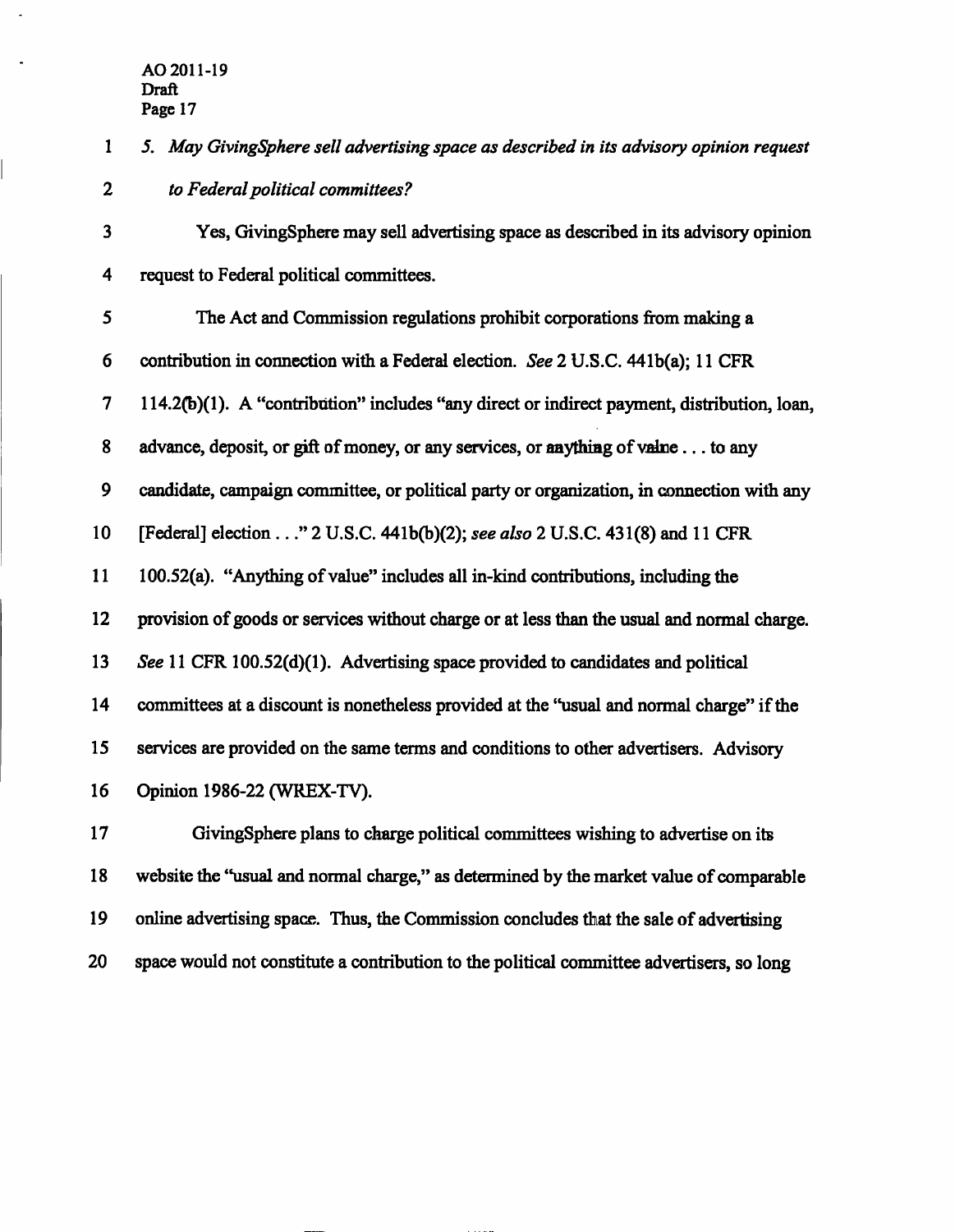**1 as GivingSphere makes advertising space available to political candidates and 2 committees on the same terms and conditions as other advertisers.^** 

*3 6. May GivingSphere permit political committees to place GivingSphere badges on their 4 websites?* 

| 5  | Yes, GivingSphere may permit political committees to place its badges on their             |
|----|--------------------------------------------------------------------------------------------|
| 6  | websites because GivingSphere's proposal represents a commercially reasonable              |
| 7  | transaction made in the ordinary course of business, and because any contributions made    |
| 8  | from finads rebated by GivingSphere to its customers will be those of GivingSphere's       |
| 9  | customers.                                                                                 |
| 10 | GivingSphere proposes to allow third parties, including political committees, to           |
| 11 | post its badge on their websites without paying an up-front fee. If users access           |
| 12 | GivingSphere through a badge on a third party's website and join GivingSphere, then        |
| 13 | GivingSphere will pay to the third party a small percentage of future transactions         |
| 14 | resulting from the new customer. If the third party is a political committee, GivingSphere |
| 15 | will pay the fees to the new customer, instead of to the badge host.                       |
| 16 | As noted in the answer to Question 1, the Act and Commission regulations permit            |
| 17 | corporations to offer affinity programs, where (1) the corporations and political          |
| 18 | committees enter into commercially reasonable transactions in which the political          |
| 19 | committees pay the usual and normal charge for any services provided by the                |
| 20 | corporations; and (2) the amounts contributed to the political committees via rebates,     |

**<sup>\*</sup> Communications placed for a fee on another person's website are "public communications" subject to the disclaimer requirements of the Act and Commission regulations. See 11 CFR 100.26; see also 2 U.S.C. 44Id, and 11 CFR 110.11. GivingSphere will endeavor to ensure that its political advertisers comply with all applicable Commission disclaimer rules. The Commission is currentiy considering whether and how it should revise its rules regarding disclaimers on Intemet communications. See Advance Notice of Proposed Rulemaking on Intemet Communication Disclaimers, 76 FR 63567 (Oct. 13,2011).**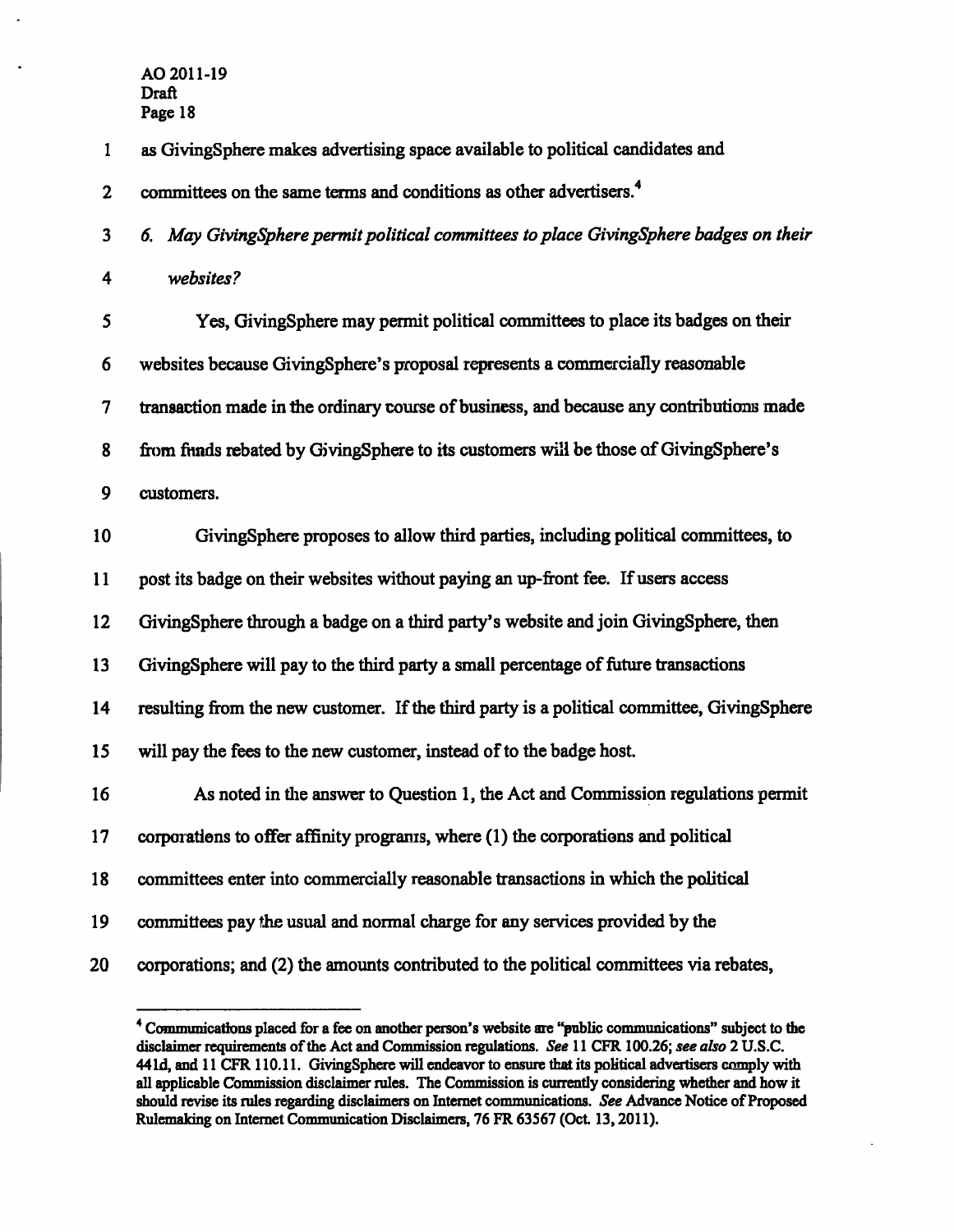$\ddot{\phantom{a}}$ 

 $\bullet$ 

| $\mathbf{1}$             | rewards, or remittances are from the customers' funds and not from the corporations'        |
|--------------------------|---------------------------------------------------------------------------------------------|
| $\boldsymbol{2}$         | funds. See Advisory Opinions 2010-21 (ReCellular), 2010-06 (Famos), 2008-18 (Mid-           |
| $\mathbf{3}$             | Atlantic Benefits), 2006-34 (Working Assets), and advisory opinions cited therein.          |
| 4                        | A. Usual and Normal Charge                                                                  |
| 5                        | For its badges program to comply with the Act and Commission regulations,                   |
| 6                        | GivingSphere must not provide any goods or services to political committees at no           |
| $\overline{\mathcal{L}}$ | charge, for less than the usual and normal clunge, or without bargained for consideration.  |
| 8                        | 11 CFR 100.52(d)(1); see also Advisory Opinions 2010-21 (ReCellular) and 2010-06            |
| 9                        | (Famos).                                                                                    |
| 10                       | The transaction here resembles the transaction in Advisory Opinion 2010-06                  |
| 11                       | (Famos). In that advisory opinion, a limited liability company wished to provide its web-   |
| 12                       | based referral platform to political committees without requiring the political committees  |
| 13                       | to pay an up-front fee for the platform's use. Instead, the value of the marketing services |
| 14                       | to be provided by the political committees that would use Famos's platform could result     |
| 15                       | in additional revenue to Famos. The Commission concluded that the proposed                  |
| 16                       | transaction was a commercially reasonable transaction made in the ordinary course of        |
| 17                       | business.                                                                                   |
| 18                       | Similarly, Giving Sphere will allow political committees to use its badge without           |
| 19                       | paying GivingSphere an up-front fee. In return, political committees that post a            |
| 20                       | GivingSphere badge on their website will provide marketing services to GivingSphere,        |
| 21                       | which may increase GivingSphere's revenue. Therefore, as in Advisory Opinion                |
| 22                       | 201006 (Famos), GivingSphere's proposal represents a commercially reasonable                |
| 23                       | transaction made in the ordinary course of business.                                        |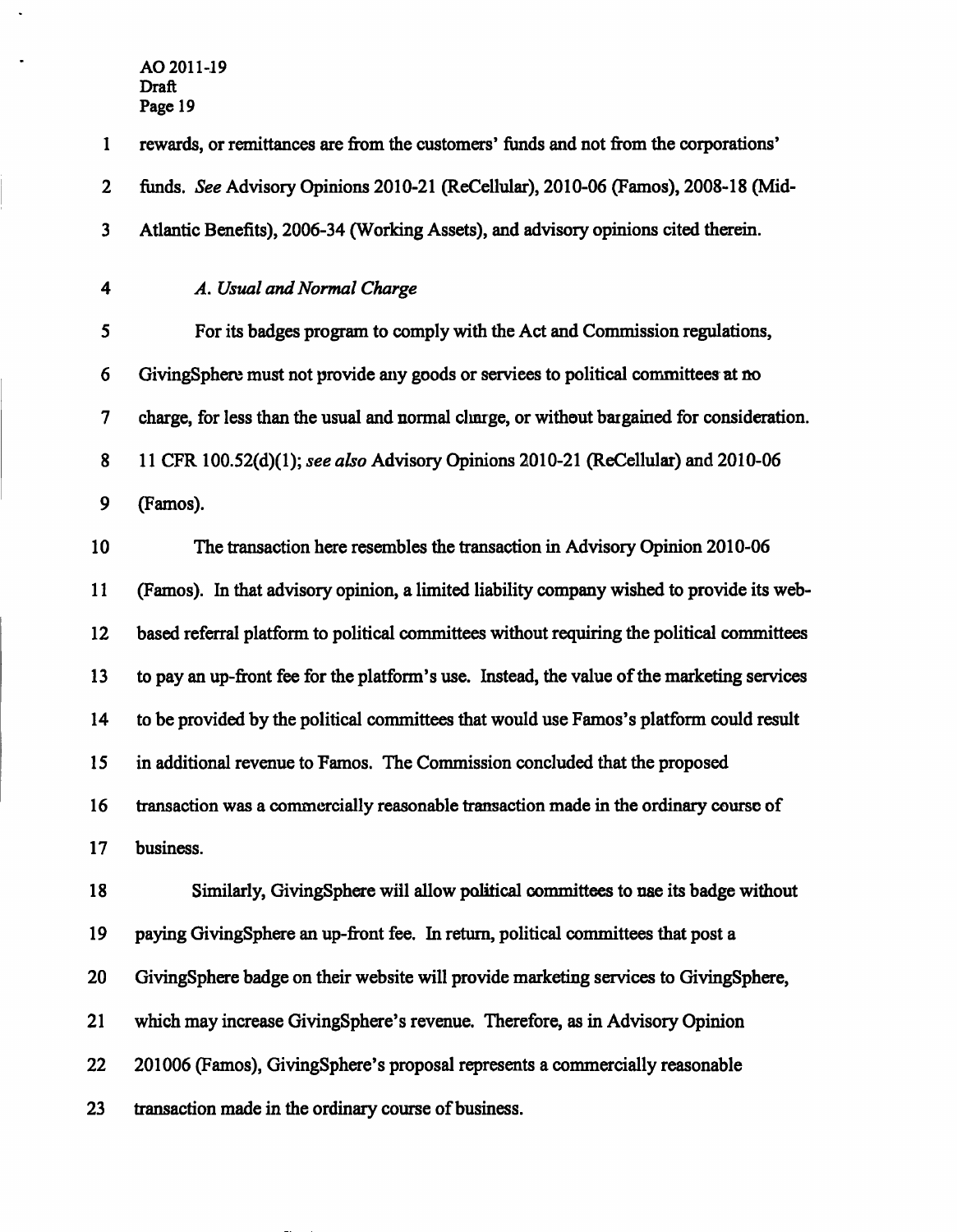#### *1 B. Contributions from Rebates and Rewards*

**2 As explained in the answer to Question 1, any contributions to political 3** committees from rebates and rewards must be made by individuals from their own funds **4 and not by the corporate service provider. As a general matter, affinity programs in 5 which a corporation transmits to a political committee a portion of the corporation's 6 revenues will result in prohibited corporate contributions. See generally Advisory 7 Opinions 2008-18 (Mid-Atiantic Benefits) and 2003-16 (Providian National Bank).**  8 Prohibited corporate contributions will not result, however, from affinity programs that **9 generate revenue in the form of rebates and rewards to individual customers or users, if 10 the individual customers or users then choose to use their eamed revenue to make 11 contributions to a political committee affinity partner. See Advisory Opinions 2010-21**  12 (ReCellular), 2010-06 (Famos), and 2006-34 (Working Assets). In considering the **13 permissibility of these programs under the Act and Commission regulations, the**  14 Commission has focused on whether (1) the revenue or rebate was offered to individual **15 customers or users in the ordinary course of business; and (2) the revenue was the 16 property of the individual customer - rather than the corporate affinity partner - who 17** controlled its disposition. See id.

**18 Based on these considerations, the Commission concludes that any contributions 19 made to political committees from fimds paid by GivingSphere to its customers under the**  20 proposed badges program will be contributions from GivingSphere's customers. First, **21 GivingSphere will pay fees to its customers in the ordinary course of its business and on 22 the same terms as it will pay fees to third parties who post its badges on their websites, 23 regardless of whether the customer ultimately uses the funds to make contributions to**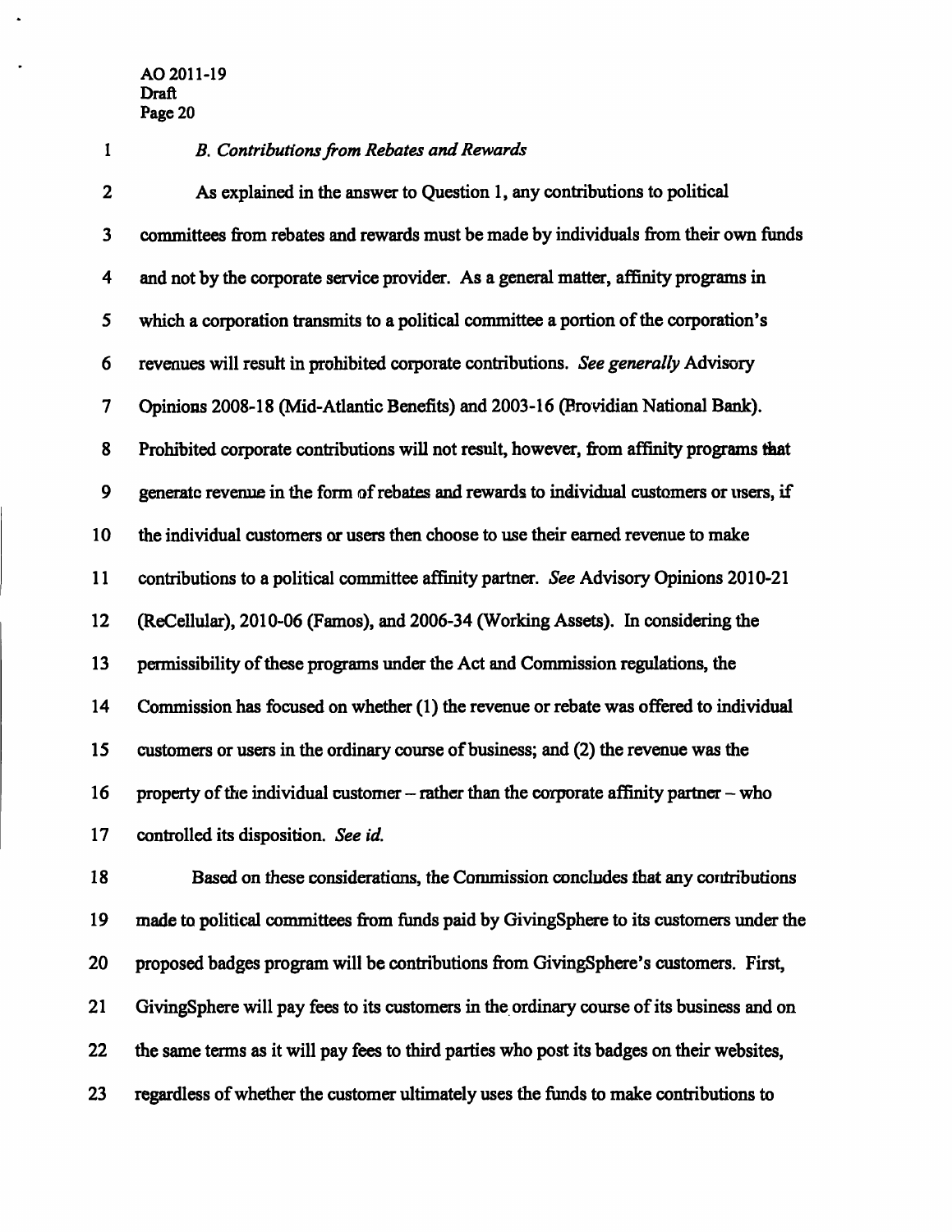**1 political committees. In this respect, the badge program is similar to the rebates addressed**  2 in the answer to Ouestion 1, as well as the proposal approved by the Commission in **3 Advisory Opinion 2010-06 (Famos). Moreover, GivingSphere intends to charge a 4 commercially reasonable fee when its customers make contributions or donate the funds, 5 again regardless of how the customers ultimately dispose of their funds. Therefore, the 6 Commission concludes that the rebates will be offered to customers in the ordinary 7 course of GivingSphere's business. 8 Second, as explained in the answer to Question 1, any revenues from the badges 9 program that CjivingSphere will transmit to political committees will be the property of 10 GivingSphere's customers, rather than GivingSphere. 11 This response constitutes an advisory opinion conceming the application of the 12 Act and Commission regulations to the specific transaction or activity set forth in your**  13 request. See 2 U.S.C. 437f. The Commission emphasizes that, if there is a change in any 14 of the facts or assumptions presented, and such facts or assumptions are material to a **15 conclusion presented in this advisory opinion, then the requestor may not rely on that 16 conclusion as support for its proposed activity. Any person involved in any specific 17 transaction or activity which is indistinguishable in all its material aspects firom the 18 transaction or activity with respect to which this advisory opinion is rendered may rely on 19 this advisory opinion. See 2 U.S.C. 437f(c)(l)(B). Please note that the analysis or 20 conclusions in this advisory opinion may be affected by subsequent developments in the 21 law, including, but not limited to, statutes, regulations, advisory opinions, and case law.** 

**22**